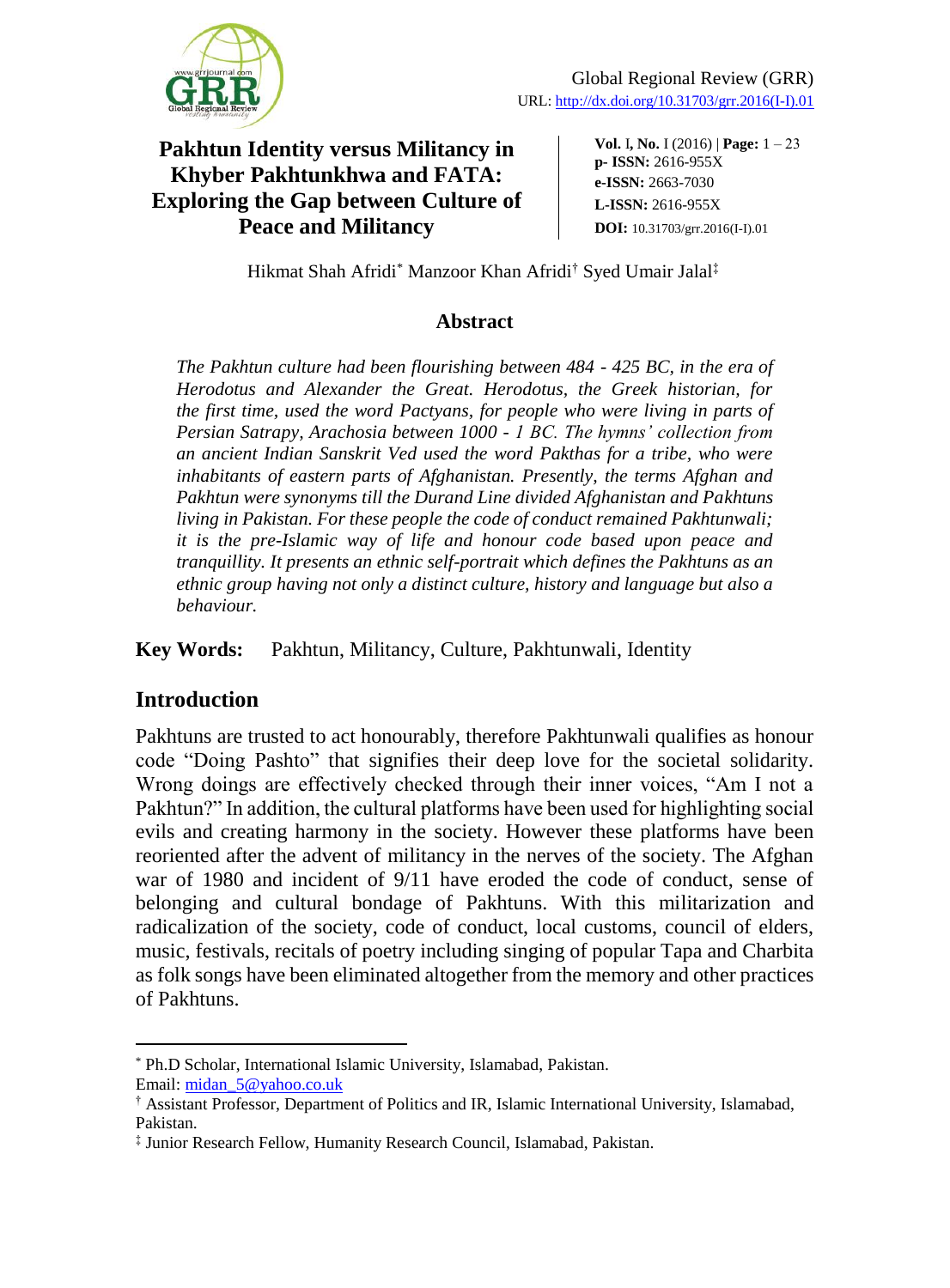Pakhtuns, live in South East parts of Afghanistan and North West parts of Pakistan, are making the larger society in the globe and as such identifies as Larr, lower, and Barr, upper, Pakhtuns of Pakistan and Afghanistan respectively. The Barr, Pakhtuns are 42 per cent of population as the largest single ethnic identity of Afghanistan and the Larr, Pakhtuns are 15 per cent of population as the second largest identity of Pakistan. (Hilali, 2001) In 1893, Mortimer Durand, the then British Indian Foreign Secretary, drew Durand Line; the border to divide them into two, Larr and Barr Pakhtuns to safeguard the interests of Britain. (Banerjee, 2000) However, in Pakistan they are called as Pakhtuns of KP, FATA and Baluchistan. (Rashid, 1999)

After 9/11, the US overthrew the Taliban government in Afghanistan, due to which most of the Taliban and Al-Qaeda fled to KP and FATA; these areas got colossal prominence worldwide. Ferocious terrorist's attacks in these areas are the illustration of narrow minded philosophy obtruded upon general population in disguise to aggrandize Islam. (Mir, 2001) The religious militancy, political instability, destruction of educational institutions, non-availability of health facilities, continued military operations and living as TDPs reorient Pakhtuns' identification as criminals who live without any code of conduct. (Torwali, 2014) The strategic and political appetites of regional powers further endanger the prospects of peace and complicate the situation to any extent in the region. (Amin, 2013) This paper aims to explore reasons as to how extreme religion views have taken over the socio-cultural aspects in Pakhtun region and to revisit the lost cultural heritage for restoring the everlasting bondage of fraternity in the society.

### **Socio-Cultural Patrimony and Heritage**

Pakhtun's territory is prosperous in natural beauty, rich in history and affluent in cultural heritage. In the past, Gandhara civilization was so flourished that its message extended worldwide. Many archaeologists and historians accredited Peshawar (Parshapura), Udabandhapura (Hund), Charsadah (Pushkalavati) and Taxila (Takshashila) being the main communication centres, located along the Indus, are true reflections of Gandhara civilization. (Muhammad bin Naveed, 2015) The borders of Gandhara kept change throughout its history; Taxila, Peshawar Valley and lately Swat were constituted to be part of Gandhara. (Majumdar, 1980) The enormous centres of culture and knowledge inveigled the Indian, Persian and Greek culture and art hence contrived and cultivated the very foundation of Gandhara art. Non-violence (Ahimsa), friendship, Love and fraternity prevailed to be the elemental ideals.

Due to continuous attacks by Sassanians, Kushana rule had declined and then white Huns were thrown out their areas, therefore the Gandharan art residuum dawdled on. However, the ceremonious and grandiose centres of Gandhara art were relinquished in eighth century. Out of these arts, hundreds of archaeological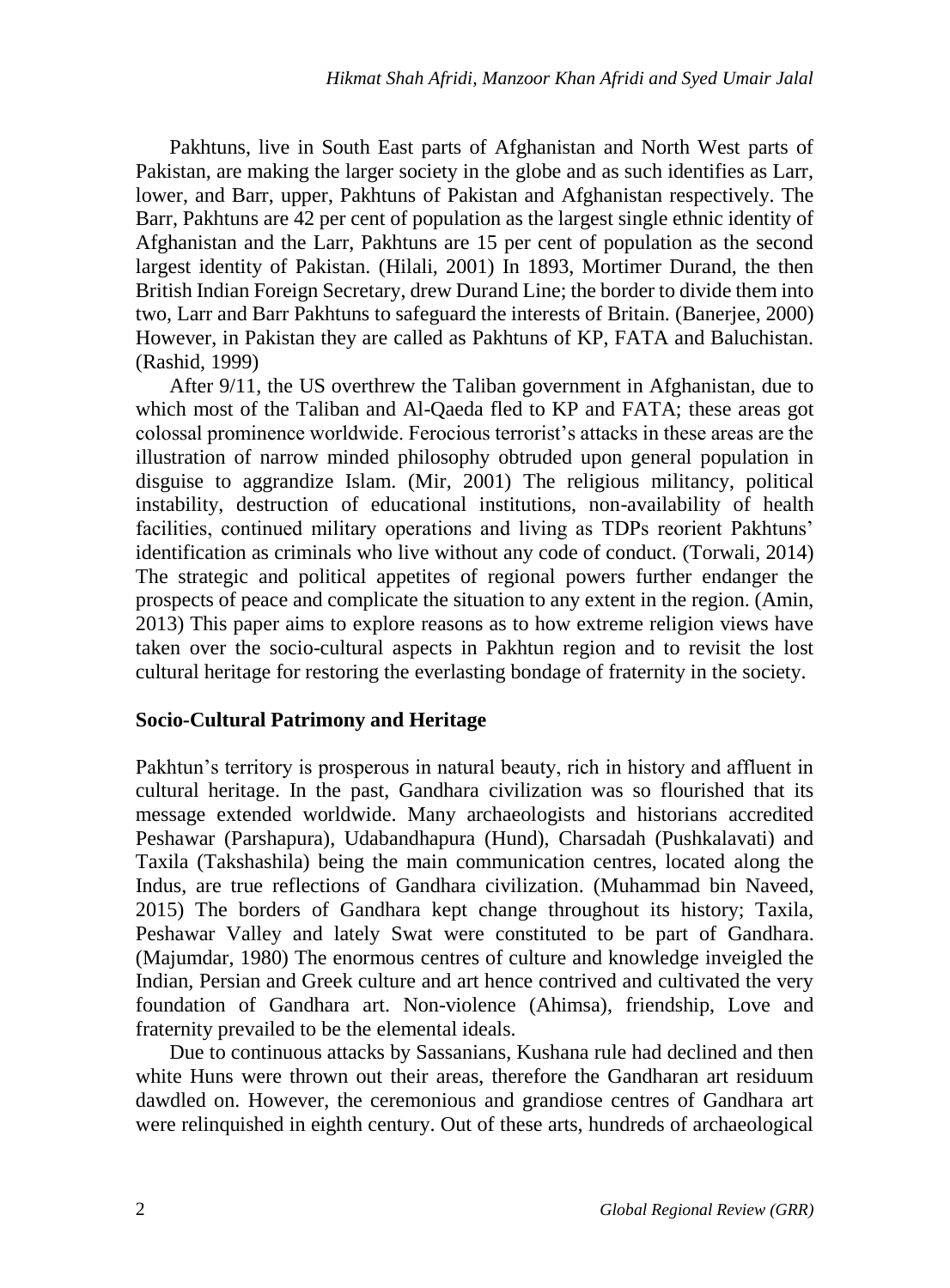sections including Stupas and Monasteries can be spotted staggering in Pakistan and Afghanistan. (Cribb, 1985) On the other hand, Pakhtuns don't have their written history but hungry stones of existence thousands of ruins could tell such stories of the past to those who are taking care for listening.

Same way there are a number of Hindu and Sikh temples and Sufi shrines, mosques and other historic places tell tales of peaceful and harmonious coexistence. This environment kept prevailing and has never been crept in to be instigated for reprisal and retribution of conflict or violence among various communities living in KP and FATA. (T Ahmad, 2000) Pakhtuns have rich folklores in dances, music and poetry with well netted inbuilt tradition of attan; a traditional dance that is performed with energy, thrill, charm and vigour. The poetry has been used to give message of adornment and beautification of life; Hamza Shinwari, Rahman Baba, Ghani Khan and Khushal Khan Khattak, advocated the messages of openness, peace and humanity. (Buneri, 2013)

Pakhtun's sense of belonging to the land provides a conducive environment, to create artistic exhibitions and expressions. The marriage ceremonies and other happy occasions are celebrated through the invitation, on feasts followed by trouping, singing and dancing. Local Pashto folk songs are having the strong bondage of Pakhtun's unfulfilled desires, financial hardship and aesthetic sensibilities. The folk songs remind the history and hence play pivotal role in founding of Pakhtun's Identity. (Stanley Kurtz, 2007) Tappa and charbita is the oldest and most famous genre of Pashto literature that women have been primarily composing them. These folklores communicate the political, spiritual, psychological, aesthetic and emotional aspects of Pakhtun's social order.

To maintain peace and resolve conflicts, a council of elders having rural wisdom and experience is constituted and assembled, the council is called Jirga. It is a constitutional institution in which affected parties participate for conflict resolution; in the societal outlook, this is the only and an effective mechanism of conflict resolution. (Ibrahim Shinwari, 2016) However, mostly the interference of political administration and societal radicalization have affected its effectiveness to a great extent. Sometime Jirga, used for vested interests in place of resolution of the disputes, is resulted into disharmony and discontentment through partiality of the decisions. (Sher Khan, 2008) To its long list of traditions, providing shelter to oppressed families is inbuilt in Pakhtun's hospitality because a Pakhtun can't go to sleep till he doesn't presents the food to his guests.

### **Dynamics of KP and FATA**

### **Khyber Pakhtunkhwa (KP)**

KP Province comprises of three zones; northern zone, central zone and southern zone, referred to Appendix - I. These areas had witnessed varied civilizations, out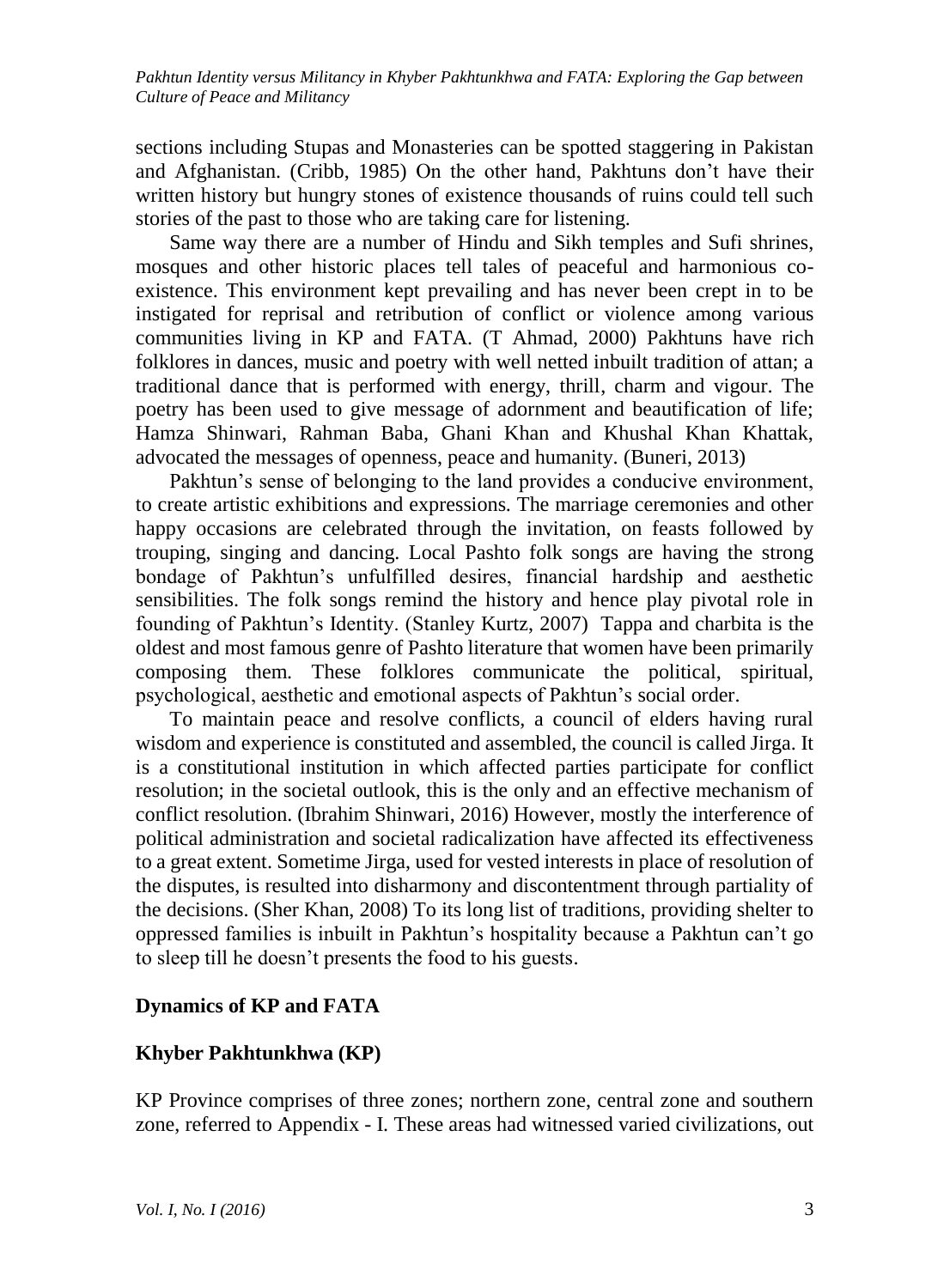of which, the prominent ones were, Hindushahi and Gandhara. The area was a pivot of activities and served as mobile corridor to limitless intruders including Mahmood Ghaznavi, Tamerlain and Alexander the great. (Warriach, 2008) The Province spreads over the areas of 74,521 sq. kms with 22 million of population. It comprises of 26 Districts, of which eighteen are provincial districts and eight are PATA districts in which Pashto and Hindko are languages commonly spoken. (Govt of khyberpakhtunkhwa, 2015)

In 1979, former USSR invaded Afghanistan due to which most of the population living in the neighbouring migrated to Pakistan especially harboured in KP and FATA. The demography of the province altogether changed due to the arrival of over five million Afghan refugees. (Rakisits Claude, 2008) After the exit of Russia from Afghanistan around 3 million Afghan refugees continued to live in Pakistan. The complexity of events in Afghanistan, power vacuum and then Afghan's insurgency of 1989 and 1992, led to rise of Taliban. Since then Afghan's Taliban emerges as forbidding and daunting political force in the border areas of Pakistan. Consequently, FATA and KP province became the forward base after 9/11 to fight GWOT. (Nawaz, 2009)

### **Federally Administrated Tribal Areas**

FATA is a region bordering Khyber Pakhtunkhwa (KP) and Balochistan provinces of Pakistan in the East and South.... and Nangarhar, Kunar, Khost, Paktia and Paktika provinces of Afghanistan in the West and North. FATA comprises of seven agencies; Bajaur, Mohmand, Khyber, Aurakzai, Kurram, North Waziristan and South Waziristan - referred to Appendix - I. (Stanley Kurtz, 2007) These tribal agencies are ruled through Frontier Crime Regulations (FCR) as amended on 27 August 2011. FATA spread over 27,220 sq kms with 3.4 million population, which is around 2 percent of Pakistan's population. The areas are solely colonized by Tribal Pakhtuns, who also maintain to live in the some parts of KP province. The major cities of the areas are Khaar, Ghalanai, Bara, Landikotal, Kalaya, Wana, Razmak, Miranshah and Parachinar. (Ayesha, 2008)

### **The Insightfulness of KP and FATA**

KP and FATA are maintaining separate status constitutionally but geographically, both are contiguous and share common values and culture. FATA shares a rugged and porous border of 450 kms with Khost, Nangarhar, Konar and Nooristan provinces of Afghanistan. The Colonial Administrators of British India were struggling to control the areas by; establishing friendly govts, intervention and proxy wars. Frontier Crimes Regulation (FCR) was enforced in 1901 to replace the British Earlier Generation Law. (Farhat, 2012) When Soviet Forces moved in Afghanistan, FATA, the Wild West, started playing spillway and sluice role by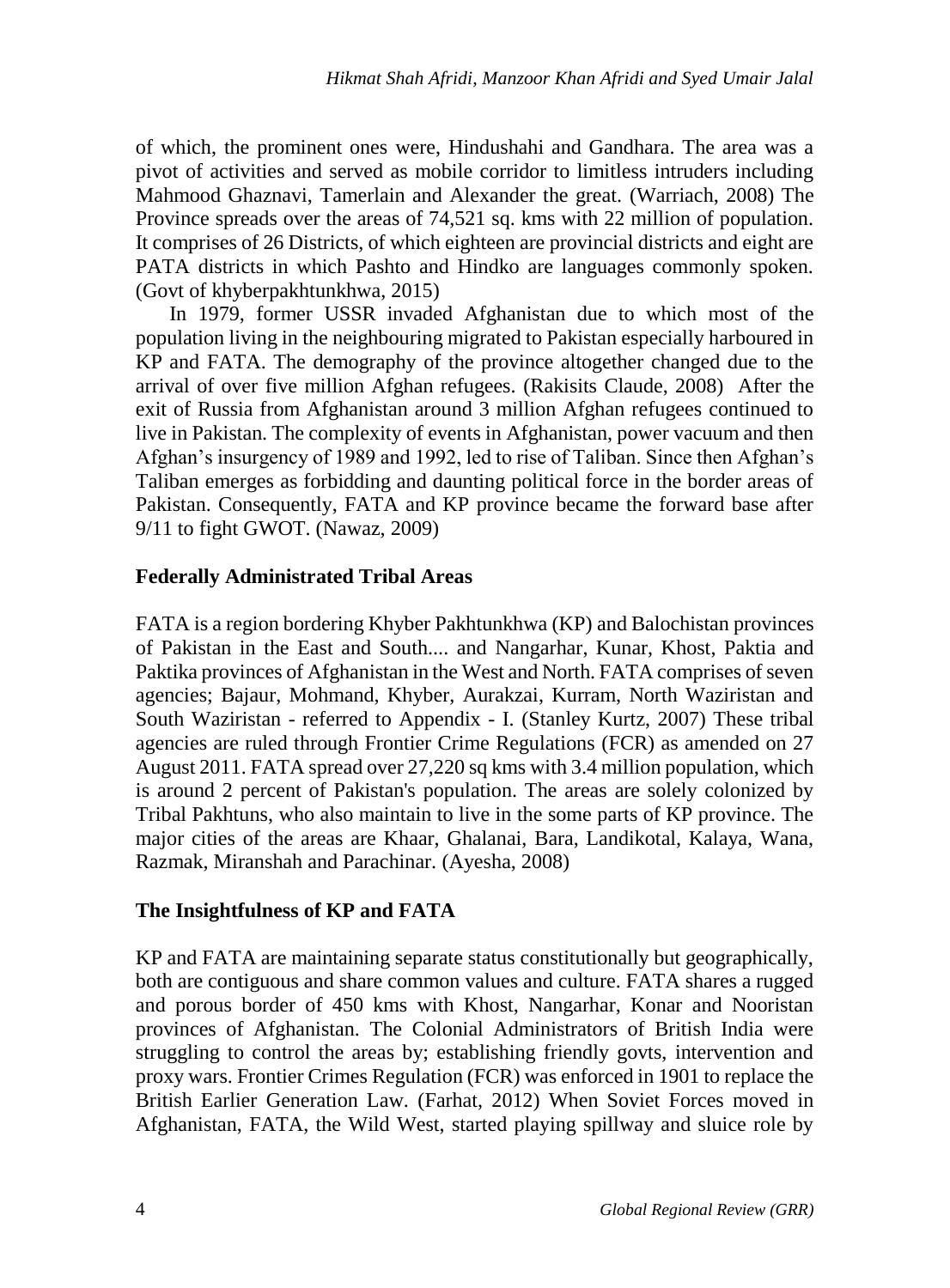receiving and lodging Mujahidin and then trained and launched them against the Russian Occupation Forces. At the end of cold war, the bipolar world transformed into unipolar in which US became the sole super power. Without any rehabilitation and management, KP and FATA were left with no other hopes except to face the fallouts of the war in Afghanistan. (Abbas, 2007)

In 1947, at the inception of Pakistan, Loya Jirga, the Afghan's parliament, declared Durand Line as invalid that led to continuous border tension. Since then Afghanistan had been buttressing Pakhtunistan's Secessionist Movement but failed to gain abutment amongst the Pakhtun's tribes. What an irony that in a few minutes after 9/11 in Afghanistan, the Neo-Cons zeroed its guns at Afghan Taliban and Al-Qaeda, once again the areas had to face fallouts. (Waziri, 2009) It is strangely notified that none of the perpetrators of 9/11 were from FATA or Afghanistan, yet KP and FATA had received the full punch of US military hard and softwares. These areas were forced to face the terror and shocking effects with vitalities of war. (Kanwal, 2009) Actions and reactions from the coalition forces and militants in Afghanistan and FATA have shaken the very foundation of humanity; hundred thousand people have become jobless, health and educations institutions dismantled, and so much so that most of the population of the area live displaced life. (UNHCR-Pakistan-IDP, 2014)

Tribal society is functioning on its historical old customs and traditions. However, FATA has been accredited with varied nom de plumes and misnomers through its abuses by international, national and regional players. (Ayesha, 2008) Unfortunately, the instantaneous and multidirectional pandemonium and tumult resulted in rupturing the civil society, religious harmony, traditional institutions, tribal and family bondages and the last Pakhtunwali. Temporarily Displaced Persons (TDPs) received unparalleled treatment and hardships and obviously they will not forget them in times to come. Side by side their customs have now become a source of worries; their getups and popular turbines are considered to be the symbols of terrorism. (Buneri, 2013) In such disorder, it is also a fact that bomb blasts or suicide attacks have linkages entrenched in this area etc. In nutshell, the areas have been used repeatedly as battlefield to the extent of home grown, selfambitiousness to the drawback and impairment to general population.

#### **Bacha Khan's Philosophy of Non-Violence**

After World War One, British Indian rulers were at their best to expand their kingdom to Pakhtun's territories however remained under severe turmoil and its economic situation deteriorated to a great extent. At that point of time, Pakhtuns were resisting the British Rule and fighting was erupted in some parts of North West Frontier (now KP) Province for many reasons but mainly due the treatment met out of Ottoman Caliph for breaking of promises at the conclusion of WW-I. (Bright, 1944) In addition, British hegemony had never been accepted in Pakhtun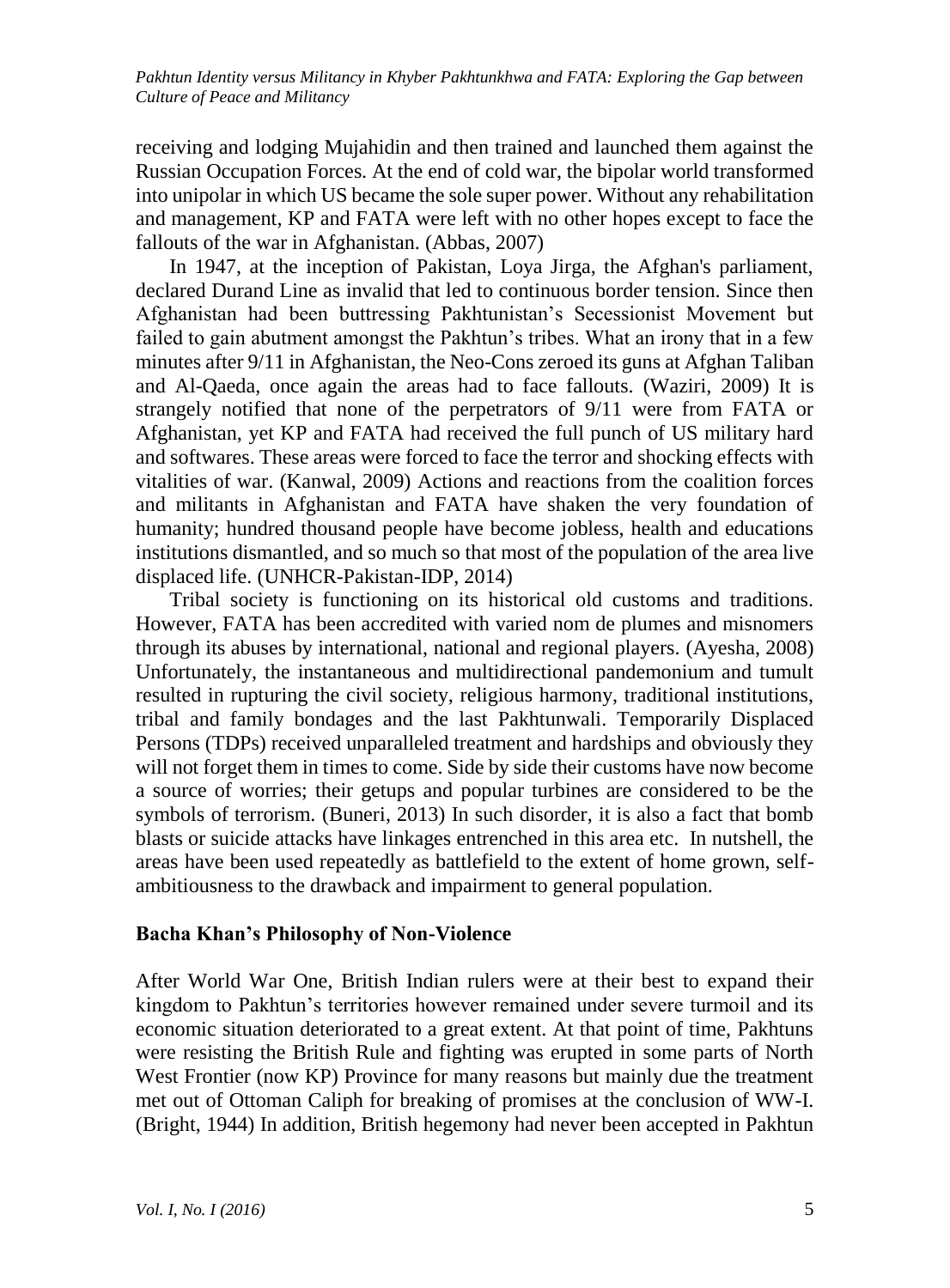areas upon their arrival as rulers. It is to mention that after World War - I and the Indian Mutiny, the British excursions against Pakhtuns seem to be the most notable military event of British Indian Kingdom. (Wali Khan, 1993) Bacha Khan's addressal of conflict issues was amenable who displayed introspective articulation for indigents and paupers.

From his earlier stage of life, he acted very differently from his predecessors; he gave message of non-violence to Pakhtuns. (Ali Shah, 1999) At the age of 20 years, he laid the foundation of his first school at Utmanzai, his native town. (Karim Khan, 1997) Traditionally, non-violence prevailed as a basic drill and a concept in the responsiveness of Pakhtun's community. His Khudayi Khidmatgar Movement was based on non-violence to be deeply entrenched in societal outlook and subsequently became a popular movement in the society. (Farigh Bokhari, 1957) However, it is also a fact that Pakhtuns settle most of their issues through non-belligerent means, whereas, all disputes are not meant to be settled amicably. (Rafique Afzal, 1998) The message of non-violence was preached that proved to be a revamping societal behaviour. As a whole, this movement had improved the fraternity and wisdom among the masses for a better future. In fact Bacha Khan himself loudly spoke in favour of non-violence. (Rajmohan, 2013)

### **The Genesis of Militancy**

Many social and political factors can be attributed to militancy; the internal factors like, social deprivation, religious exploitation, smuggling, presence of Afghan refugees and external factors like the reciprocity at local and international levels have its due shares to mushrooming of militancy in Pakistan. (Pervez Musharraf, 2006) The root cause of militancy can be traced back to Afghan war of 1980. However, after 9/11, US attack on Afghanistan surged the intricacies of militancy through cultivation of extremism in every walk of life including Islamic interpretation and implementation. With exception of short peaceful periods in between, cities after cities have been experiencing terror based crimes, suicide bombings, terrorist attacks and target killings etc. (David Kilkullen, 2009)

Now mostly all crimes have some kind of linkages with terrorism and the same are funded both by internal and external elements. Variety of weapons is available in abundance everywhere therefore militants and criminals can easily arm and equip their respective groups when in need. Consequently Jihadi groups had been arming their individuals to promote regional and local movements. After 9/11, when operation necessitated in Afghanistan, in US's policy agenda, Pakistan was promoted to be a frontline state clambered to its central position to fight terrorism. In its way, Pakistan started hunting the residuum of Al-Qaeda and Taliban in FATA. (Farhat, 2012)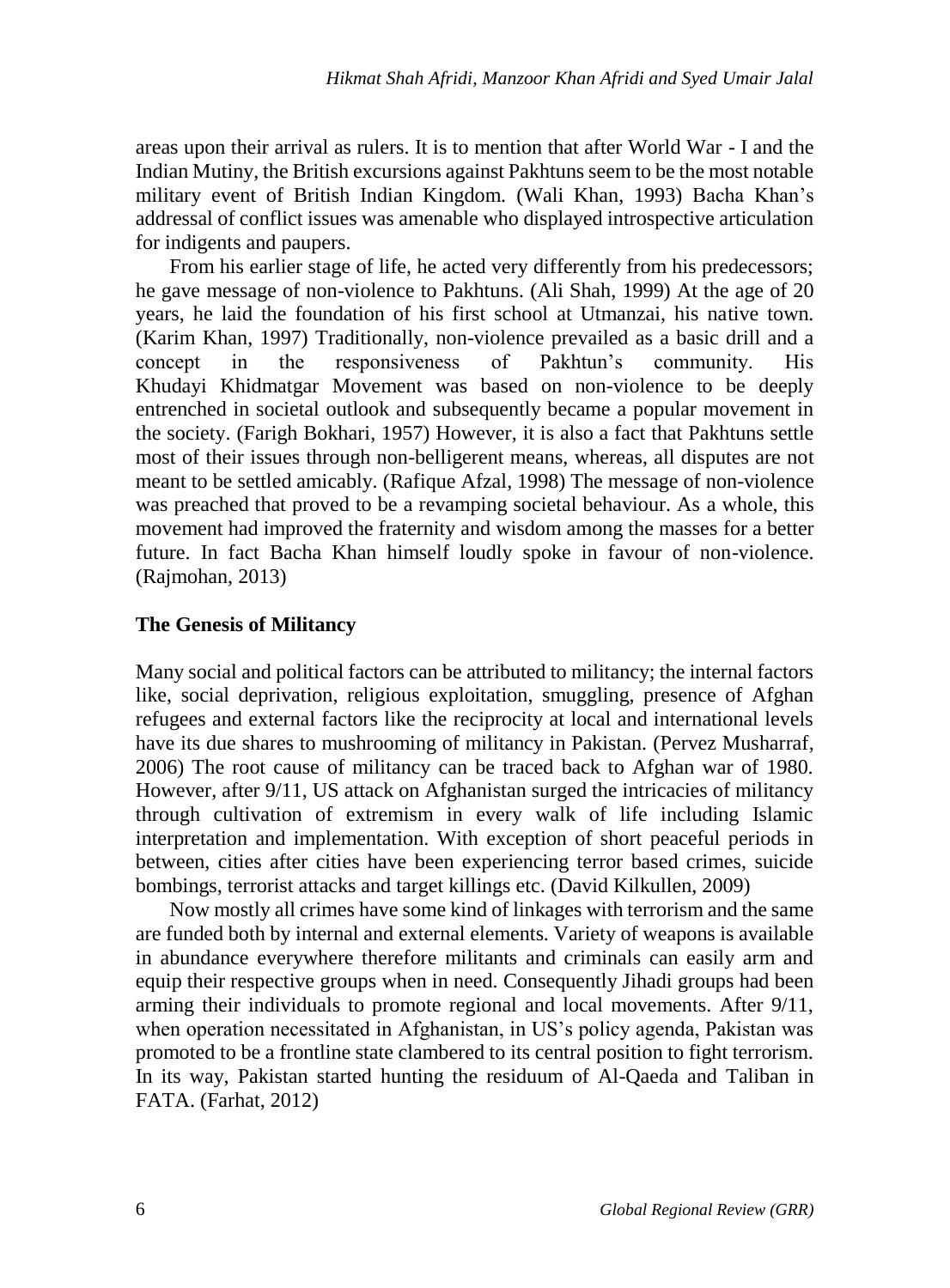This cladding of Pakistan for fighting terrorism and providing magnanimous and charitable backing to US policy has heightened the suicide attacks whereas insurgency in Balochistan added as fuel to fire. Additionally, the incident of Lal Masjid provoked suicide bombings and target killings to its peak, resulted into a considerable number of attacks on civil and military installations. The terrorists are experimenting new ideas to disrupt human peace, the recent examples are; attacks on Bacha Khan University, Peshawar Army Public School, Malakand District Courts and Peshawar Bus Attack etc. Terrorism in Pakistan, unlike other countries, is a multidimensional, deeply rooted and wide spread phenomenon in terms of underlying causes, novelty and variety of terror techniques. (Rajmohan, 2013)

Foreign factor is playing devastating role in fuelling militancy in KP and FATA. Several states can be named but India is playing its filthy role in spreading militancy in KP and FATA. It is to highlight that at Farkhor airbase the Indian Secret Services enrolls youth from Uzbekistan and Tajikistan through paying them heavily. These enrolled youth are being trained on Guerilla Warfare, Automatic Weapons and Explosives. During the training, they are only granted to see the families in cases of any discloser of their employment. They are made to marry Indian women and accordingly brainwashed to be with these women in heaven. After proper training they are launched via Kabul in FATA and KP. Training is also impart to the Young men from FATA along with these Uzbeks and Tajiks. (Italian Journalists, 2013 ) In nutshell it is the grouping or regrouping of Jihadies working whether at their own or as proxies in one shape or the other, funded or otherwise, is causing militancy.

#### **Military Operations in FATA and PATA and its Effects**

The activities of TTP, TNSM, the extremist religious groups and other foreign funded individuals have been matter of saturnine. Pakistan's military had been carrying out several operations against Al-Qaeda and Taliban ephemerals through its armed forces including paramilitary force to take bridle over their activities. (Riedel, 2011) The main purpose of such military operations was to coerce the militants out of their fortresses and bastions for the ultimate destruction and dismantling of their networks. This way, their potentials to launch attacks are to be degraded and weakened. Since 2001, Pakistan military have carried out seven main operations, coupled with several other smalls operations; Zalzala, Sher Dil, Rahe-Rast, Al Mizan, Rah-e-Haq, Rah-e-Nijat, Enduring Freedom, Zarb-e-Azb and Radd ul Fasaad.

Attacking military convoys, destroying public properties, spreading terror, looting and kidnapping have been regular gimmicks. Pakistan has agonised a dreadful loss of life seething frenzy, tumult and violence. After weighing up the achievements of Operation Zarb-e-Azb, when all of the cities and towns were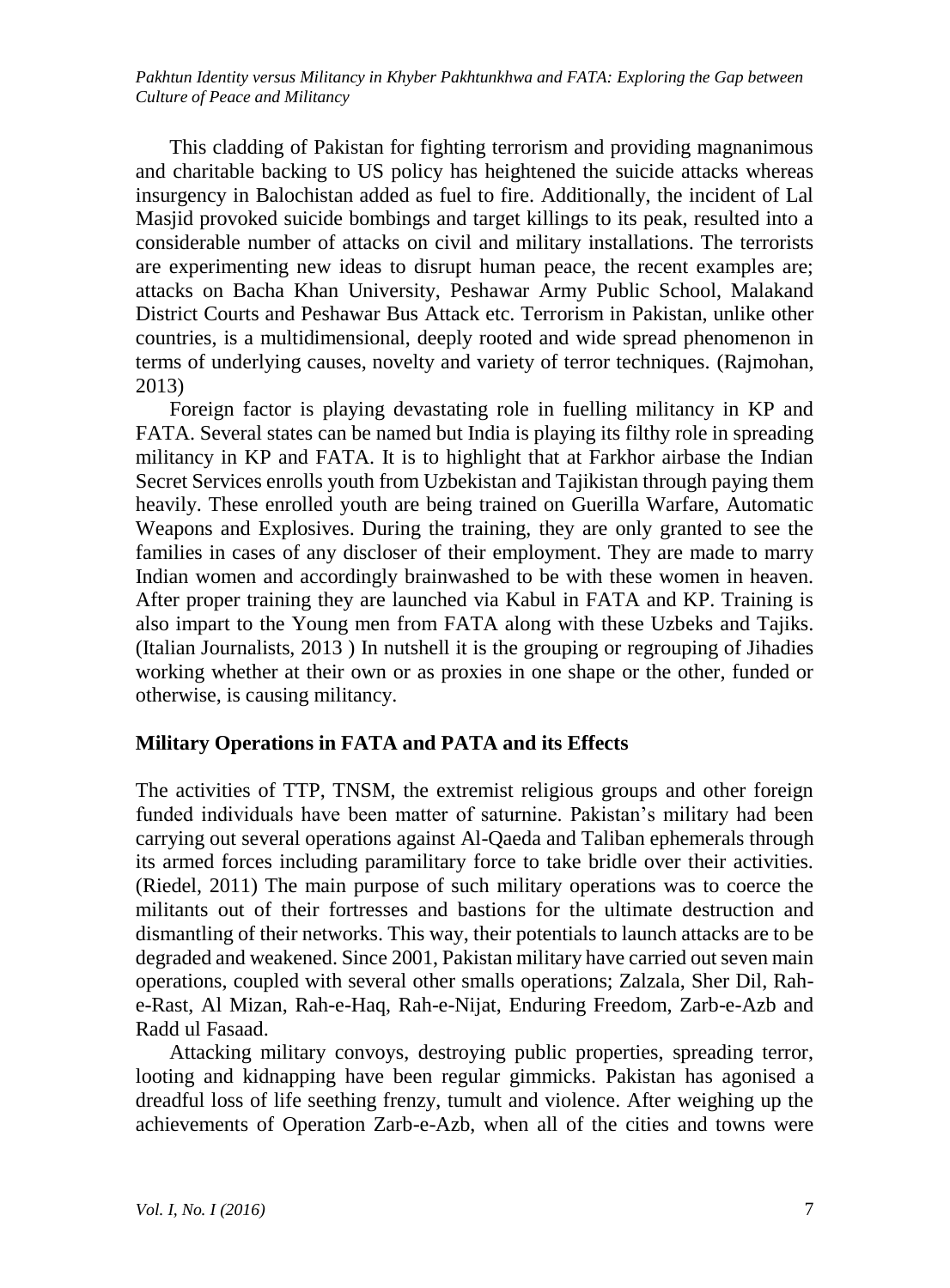under continuous threat, now people have taken a sigh of relief. With all the achievements on forefront to eliminate the roots of militants, people still scare that the militants would re-surface unless the border with Afghanistan is properly sealed. (Hikmat, 2016) In addition, the 929,859 TDPs excluding those from Khyber Agency and Aurakzai Agency were registered and are waiting rehabilitation and safeguarding to be wilfully settling in their native villages. (UNHCR-Pakistan-IDP, 2014) Militancy has a direct bearing on the daily life in the affected areas. One fatal incident could degrade the psychological environment to the threshold from where lives end. The most affected areas of the conflict zone are FATA and then PATA of which the common life indicators are; suicidal tendencies, anxiety, depression and other negative domestic behavioural issues. Other effects of militancy are; abandonment of business activities, decline in growth rates, low revenue, no foreign investment, capital flight, loss of livelihood, destruction of infrastructure, and so much so that the entire social and economic system have collapsed. (S P Seth, 2015).

### **Affinity of Pakhtuns' Culture**

Edward E. Oliver observed the most remarkable trait of martial qualities in Pakhtun's tribes; they are the most un-democratic and dis-united people among themselves but they uniformly join in hostility whenever opportunity offers. However, cultural and societal outlook of Pakhuns are greatly influenced by violence in Pakhtun's areas. New drumming themes like gunship helicopters, bomb blasts, attacks and missiles have already enforced into Pashto literature including Tappa, Nazm and Ghazal etc. Such themes reflect clearly the devastating nature of low intensity conflicts and counter operations. (Safiya, 2008) Generally, cultures and customs are encased through poetical behaviour being the most effective way of writing. The writing appeals the listeners and readers irrespective of their affiliation to the political and societal groups and identities. Literally, Pashto advocates social values like forgiveness, tolerance and cooperation etc. (Zahid Ali Khan, 2011)

The Pakhtun's social format is based on a compartment lineage system under certain values, traditions and customs known as Pakhtunwali. Pakhtunwali, the code of conduct predicaments them together under a special code of honour being eulogized that certifies equality among the general population of the society. It is an unwritten constitution of the society that forces its way to be part of heart and soul of Pakhtun's community because it flourishes from soil through demonstration of experiences, aspirations and contradictions inside their societal life. (Idris Khan, 2009) Through these codes of conduct of life, the causes of humanity are being served by Pakhtun traditional authorities.

Pakhtun's culture promotes to live peaceful life as routine affair; if strangers passing nearby they reciprocate amiabilities and reverences such as Pah Khair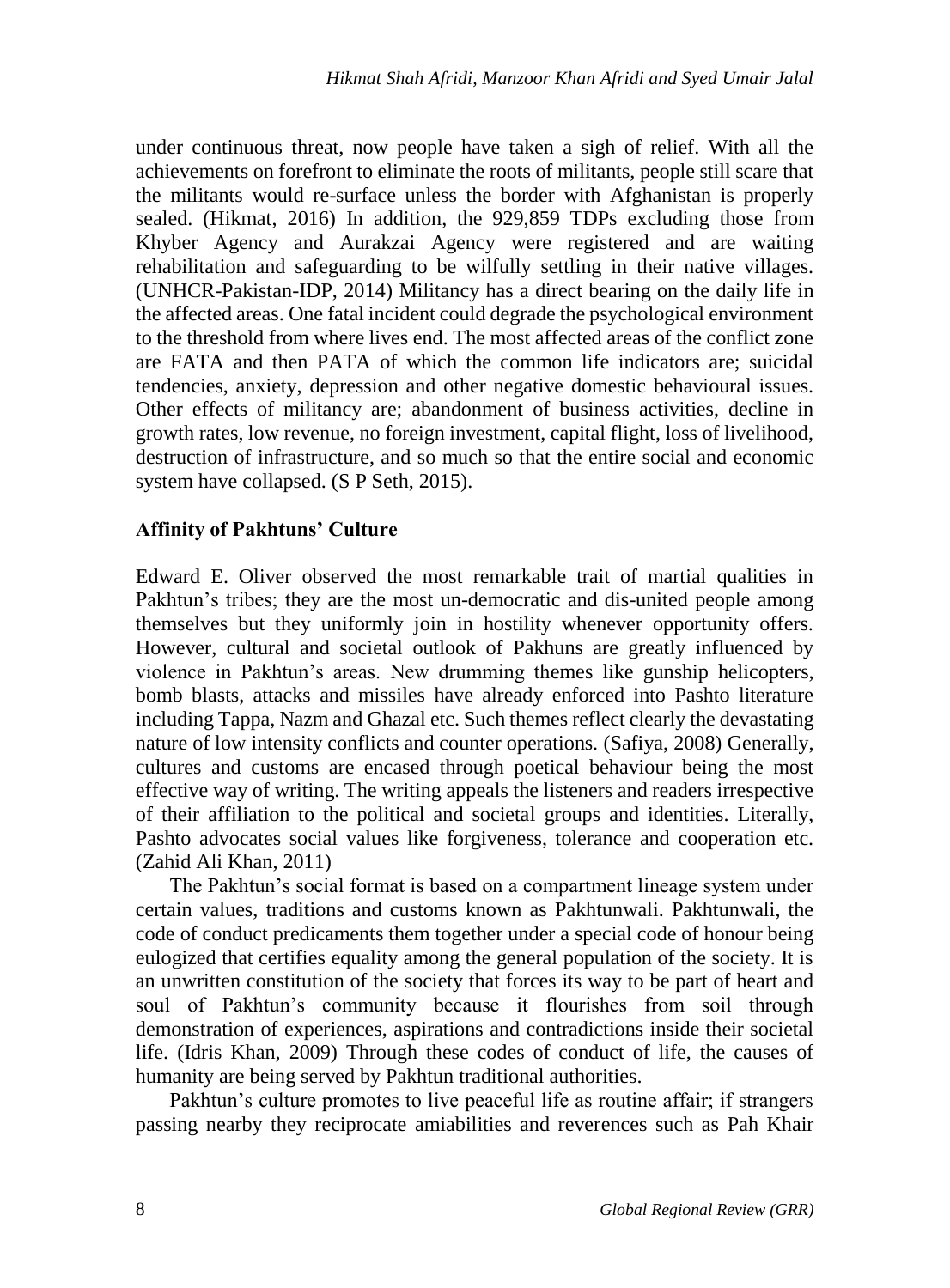Raghlay, *welcome*, is replied by Pah Khair Ossay, *may you live in peace* and Starray Ma Shay, m*ay you never be tired,* is replied by Khudai Day Maal Sha, *May Allah be with you*. These are followed with a heartfelt handshake and keep asking each other like Jorr Yay, *are you alright*, Khushal Yay, *are you happy*, Takkrra Yay, *are you hearty and blooming*. Pakhtuns are often using words when they pledge to consummate a task at some time like Ka Khudai Ta Manzura Wee or Insha Allah, *if Allah is willing* Ka Khair Wee, *if it goes well*. The collective salutations are more fascinating like when a visitor is entering a Hujra is accosted with customary slogan of Har Kala Rasha, *may you constantly come*, the salutation is replied by Har Kala Ossay, *may you constantly concede*. When friends depart from each other, are always entrusted in safeguarding of Allah by saying, Pa Makha De Kha Or Da Khudai Pa Aman, *may you safely reach your terminus.* (Buneri, 2013)

However in the Pakhtun's society, the law and order situation, have changed the very basic purpose of these authorities, institutions and codes. Hujra happened to be socio-cultural club where basic lessons of Pakhtunwali were taught and subsequently promoted in young generation, referred to Appendix - II. The selfenforced ideology has stolen the traditional institutions. Previously, Mashran "elders of the areas headed these institutions who were publically identified to be the representatives of the areas but now figures are the militants. The fascination of societal life exhales from a contemplation of integrity and security. (Mategeko, 2011)

### *How Did Militancy get accentuated in Pakhtunwali and the Will to Resist Gradually Degraded?*

Militants played captivating role to bring the general public for acceptance of their rules which they are spelling out to be correct interpretation of Islamic. This menace has bred in the integrated code of conduct, Pakhtunwali, leading to gradual degradation of will to resist. (M G, Ali, 2014) Due to the some or all of the below points, the will to resist to the acts of militants has been degraded to the lowest and even couldn't be restored through some daring sacrifices. Detail is summarized as under.

- a. Afghan War of 1980 has paved up in creating the environment of terror and militancy.
- b. Continued mental and resource mobilization through playing in the hands of Mullahs and in the folds of Madrasses.
- c. Planning and preparing the young generation for continued battling against those whom they believe as infidels.
- d. Resisting 9/11 and NATO adventurism in Afghanistan resulting into resurgence of extremism and militancy at full throttle.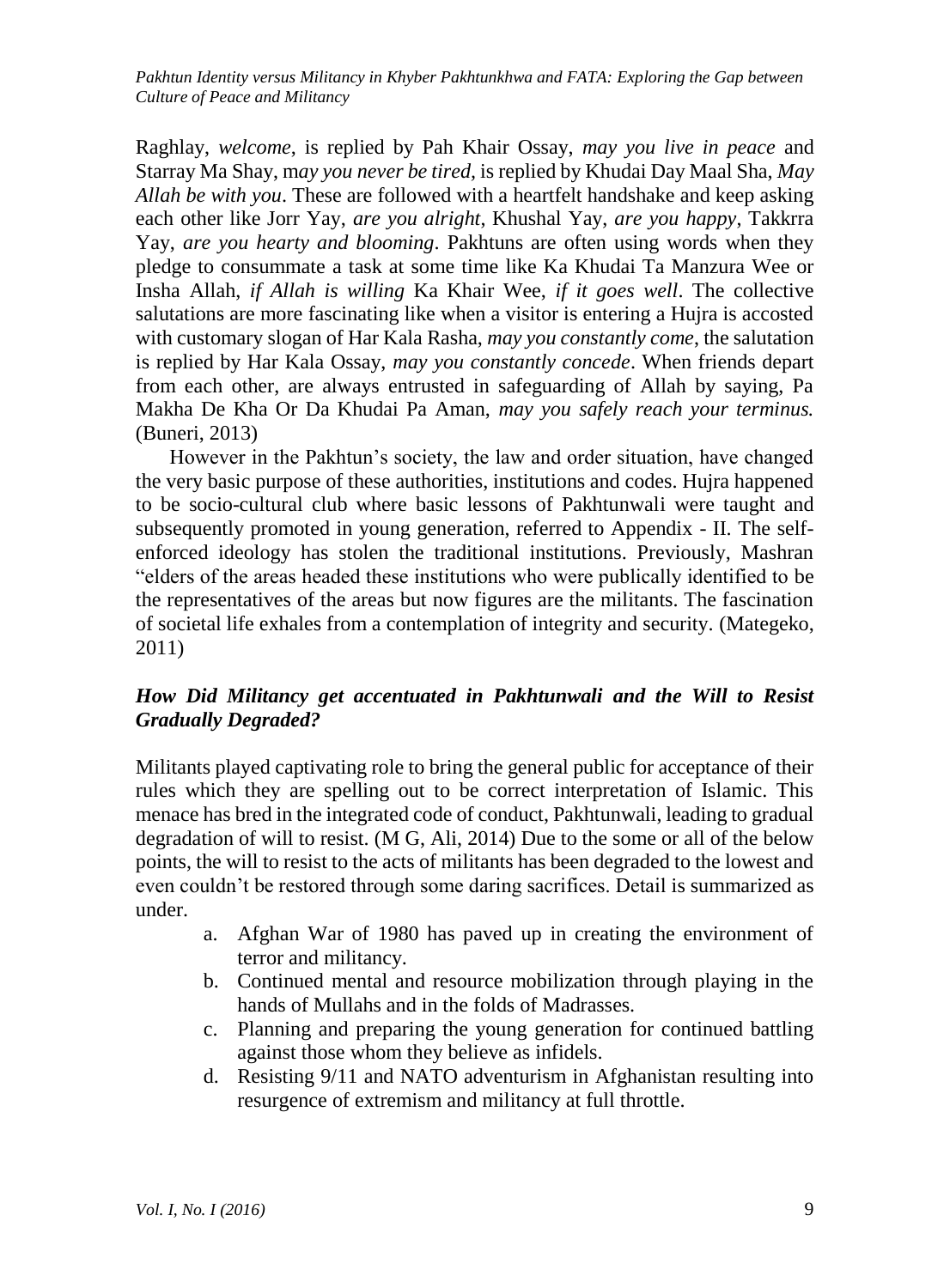- e. Revenging the losses of drone attacks and Pak Army operation in FATA.
- f. Groupings and regroupings of militants on the pretext of maintaining peace and stability but Law Enforcement Agencies (LEA) remained silent spectators on their activities.
- g. Collecting funds through philanthropic system for strengthening of their groups.
- h. Managing and organizing large caches of all calibre weapons and of its ammunitions.
- i. Involvement and inclination of General Public for provision of speedy justice.
- j. Spreading terror through FM radio.
- k. Violation to the rules is served with huge fines and exemplary punishments.

# **Impact of Militancy on Pakhtuns' Values, Traditions and Pakhtunwali**

Pakhtun's cultural, social seminary and legacy sites have been agonized due to the prevailing series of instability, violence and conflict. The values of the society considered by enlightened and more libertarians were distorted and mutilated, so much so that their views and considerations have been replaced by extreme beliefs, concepts and practices. This extremism advocated conflict based environment, isolation, violent behavioural acts and racial bigotry. (L Runion, 2007) Unfortunately the gradual injection of militarization and radicalization in society, have scrubbed out all festivals from the memories of general public and have been replaced with religious congregations, training sessions and night surveillances with the purpose to promote militant vitality in the youth. Those who remained exposed to Pakhtun's socio-cultural environment have been praising the traditions and societal values in Pakhtunwali and these are Rashtiya Wayel (truth), Mrasta (cooperation), Nanawaty (appeal for forgiveness), Melmastiya (hospitality) and Badal Akhistal (revenge).

It is rightly said that Pakhtun political, cultural and social institutions are under intense and continuous attacks. (Rajmohan, 2013) People elsewhere never have the feelings that something drastic of such nature is happening in KP and FATA. The war has brought considerable changes in structural ramifications, social, economic and political institutions and parochial attitude and thematic values. It is a common phenomenon that values, codes, customs and traditions are preserved and presented through the expression of art and literature. (Ayesha, 2008) The prevailing trends have been surfaced concurrently in Pashto literature and poetry in the war encumbered areas. A few reflections can be seen in the works of literary figures who are continuously addressing the prevailing situations in their works. (Ali Khan, 2011) It is unfortunate that some of the works in writings are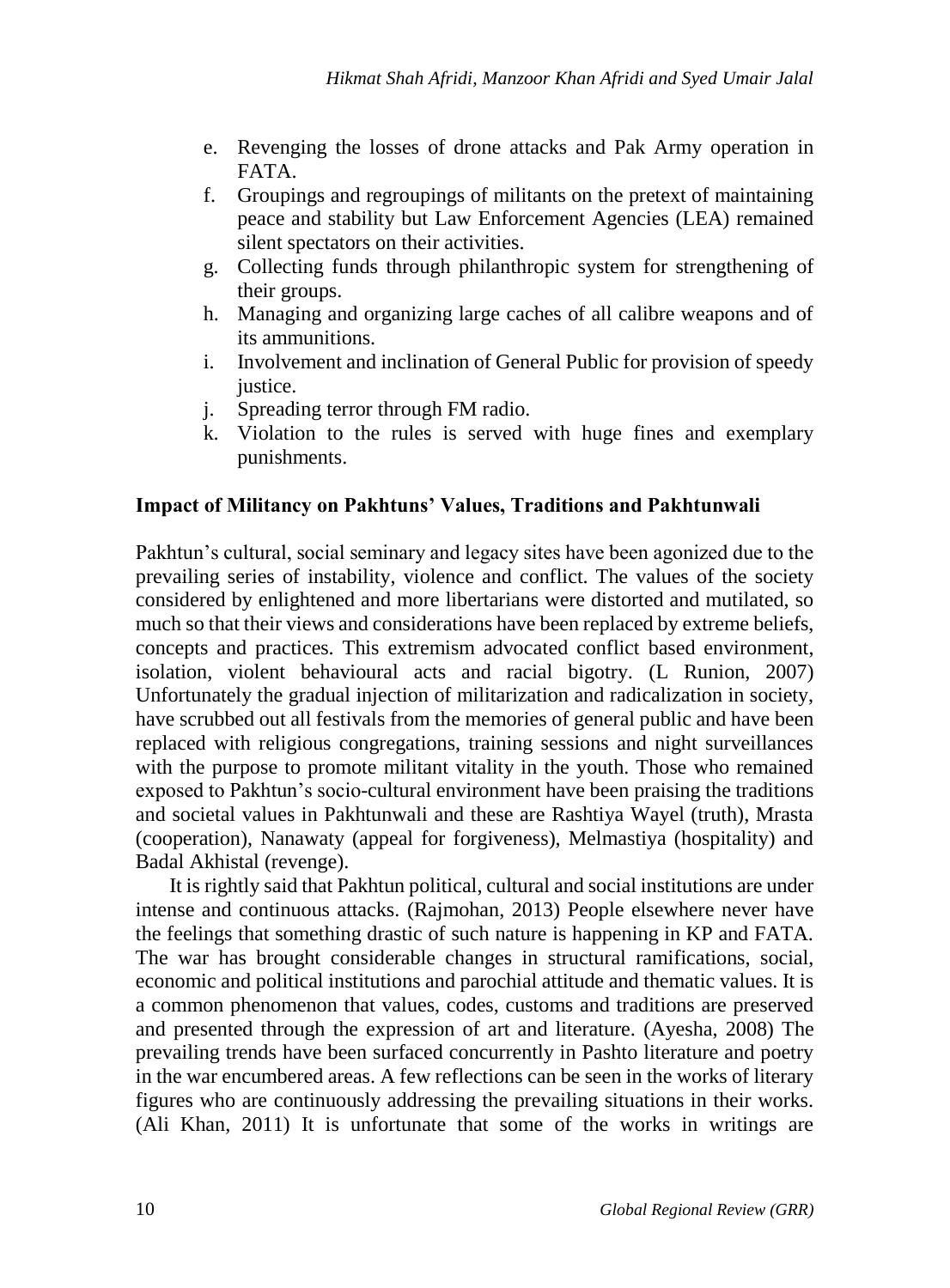predetermined and dominant by themes of violence and terror and can be categorised as; first, those who welcome new trends in the time of transitions in a society and second is denouncing the changes. (Shinwari, 2008)

### **Revamping Pakhtun's Society**

Traditional System of conflict resolution was amended and placed in the hands of the Political Agents during the British rule. British imposed Frontier Crimes Regulations (FCR) in tribal areas that took away the basic rights of tribesmen. Through this imposition of FCR, British rulers enforced corrupt practices and kept awarding handsome pieces of land to the loyalists. These acts eroded the basics of societal democratic character at all levels. (Zubair Torwali, 2014) It is highly ironic concurrently that Pakhtuns were ostracised from constitutional reforms being introduced in other parts of India. After the inception of Pakistan, the divide and rule policies of British in areas were maintained with heeds to the social and economic development were paid. The social structure and land ownership, based on unjust and bigoted system, had created class tensions and surfaced astute dissensions between values of Pakhtunwali and the newly feudal system. (Tariq Fatimi, 2012)

This degeneration in values reached to a no return point during Afghan war of 1980 when Pakhtuns were divulged to drugs, Kalashnikov culture and militancy. The inflow of Afghan refugees and foreign Jihadis in FATA put the tribal under colossal economic, ideological and social pressure. (Qandeel Siddique, 2011) During Afghan war of 1980, a large number of mosques and Madrasses were constructed in all parts of KP and FATA, duly financed by US Allies, Saudi Arabia and other Gulf States. It was highly unfortunate that Jihad based on Islamic ideology was totally kidnapped in the Non-Muslims hand and was used against communist ideology. Mental mobilization on the issue of Jihad was so fascinating that the graduates from the Madrasses joined the wings of international, regional and local Jihadi groups. This ingress in religious lines of different colours and tinges in society was enforced in normal practices, led to an unending but forced extremism and radicalization. (Shaheen Akhtar, 2010)

### **Militancy of Taliban versus Pakhtun Culture of Peace**

When US removed Taliban regime in Afghanistan, the miscreants of all groups took refuge in FATA. For their vest interests, these groups kept targeting schools, killing of tribal elders, exploding health centres etc. These acts swept over KP and FATA for enforcement of their specific agenda like death over life, censorship over expression and hatred over love thus heavily damaged the cultural environment. (Abdul Sattar, 2012) The new version of Islam took over the Islamic identity, the old heritage and values connected as they thought cultural heritage as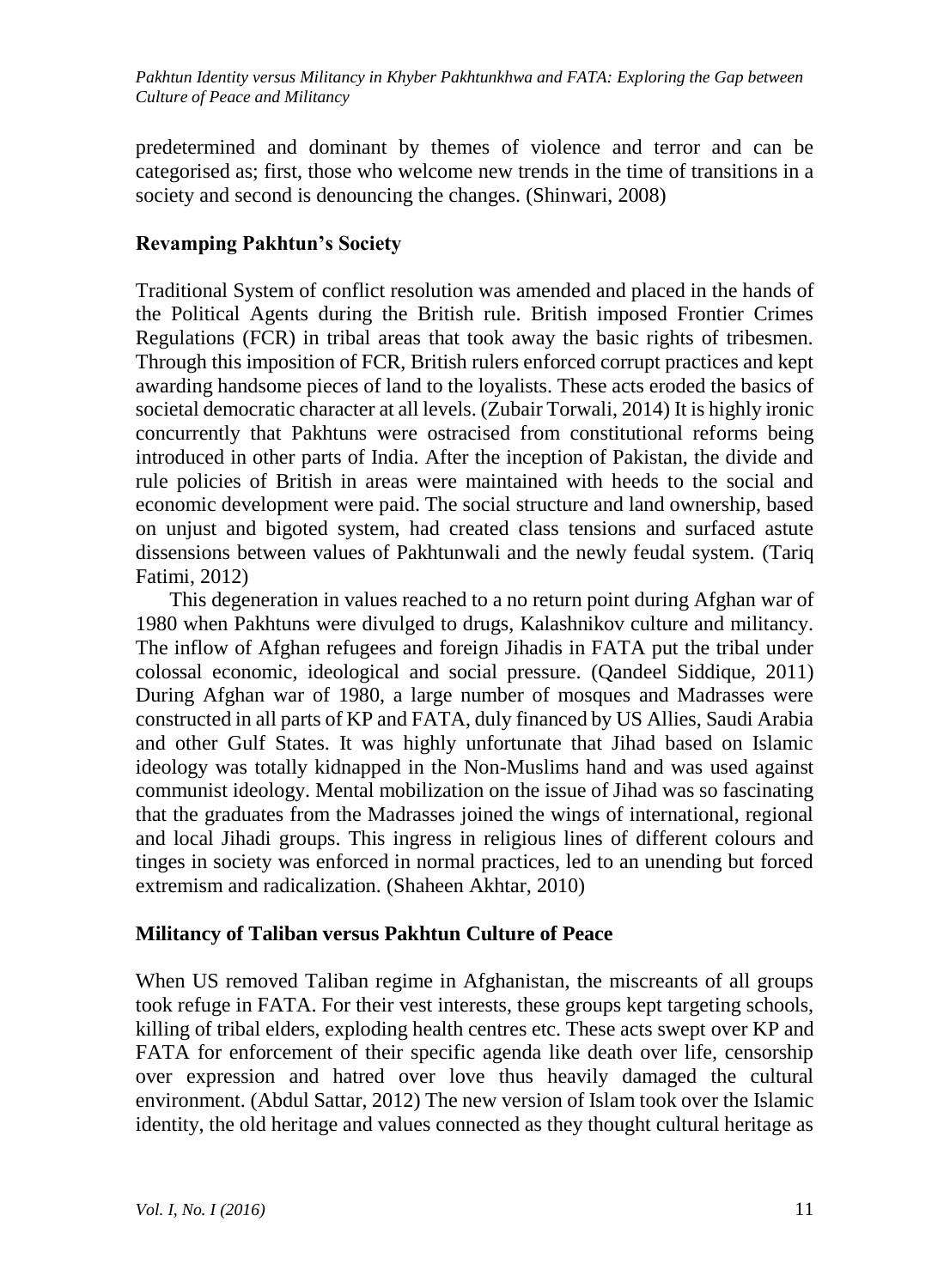skeptic to the teachings and admonitions of Islam. They acted proxies to wipe out the bondage of brotherhood among Pakhtun and cultural identity on either side of Durand line. (Qaisar Rashid, 2014) Basing on distorted information, few right wing politicians, journalists and academicians have depicted them as Pakhtun nationalists but ground realities have been showing very different posture of Taliban militancy. Glaring acts are (PILDAT Report, 2015):

- Bombing of Buddhist carving,  $7<sup>th</sup>$  century Budha, rarest artistic piece, in Jehanabad town of Swat Valley, when asked, as to what was the motive to destroy the Buddhist carving, simply replied with smile that Idolism is not allowed in their religion.
- In Khyber Agency, militants burnt the houses and plundered everything in Tirah valley.
- The inhabitants were kept asking to either share the expenditures incurred or to provide them other alternates like provision of young boys for suicidal attacks and security guards etc.
- Dead bodies have been humiliated and beheaded bodies were placed in the prominent places with tags that the bodies would not be buried (even relatives could not handle the slaughtered bodies due to worrisome environment).
- Heritage sites and shrines in KP and FATA were razed to ground to pave way to reinterpret the history and to reshape Pakhtuns' identity.
- Dancers, Singers and Musicians were described as associates of Satan therefore responsible for moral depravity of society and hence maintained to attack and punish them for any performance including wedding ceremonies etc.

# **Sports and Cultural Carnivals**

The large scale radicalization, brainwashing and indoctrination drives daunted the cumulative and productive rendition of Pakhtuns. Ritualizing life events and other carnivals were once part of Pakhtun social life. Gatherings, dancing, sports, music and poetry recitals with Rubab, Harmonium and Mangey were the ratifications of these carnivals because musical and cultural gatherings take care of economic activities, social interaction and space for recreation. In modern day, sports like football, cricket and volley ball are famous in young generation. Without much of the facilities one can find the talents in grounds wherever they manage to play. Much of the players of KP and FATA got their positions at national and international levels. (Edward Newman, 2006)

The prominent players and specialists from other fields are Jahangir Khan, Jansher Khan, Shahid Khan Afridi, Umer Gul, Rahimullah Yousafzai, Gulnar Begum, Khial Muhammad and many others. These imply prove the love and affection of people towards Sports and Cultural Carnivals. However, playing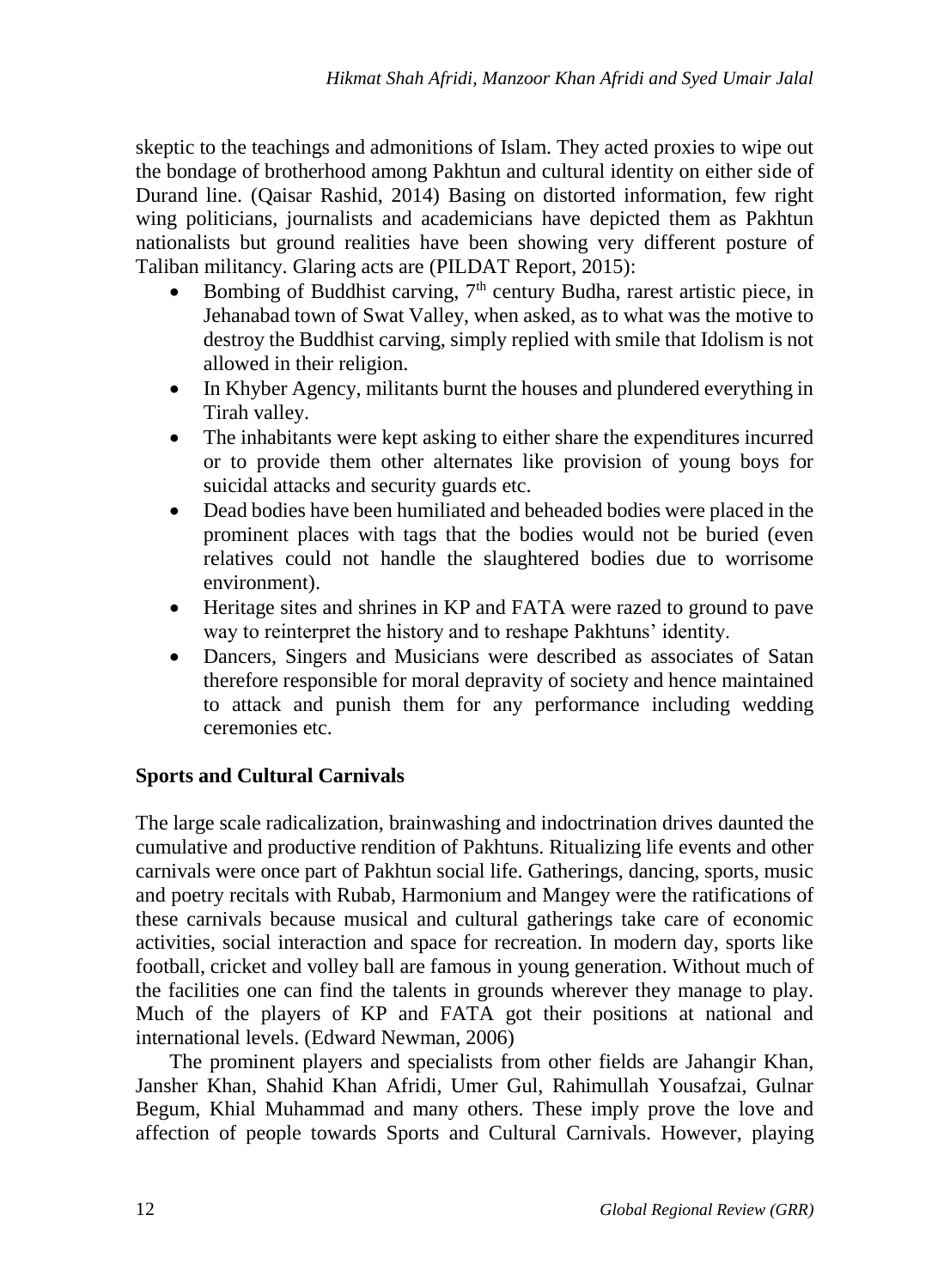grounds and sports tournaments have not been spared by militants. Militants have killed a large number of players of various games and specialists of other fields. These socio-cultural activities that could bind people together from different walks of life for better integration of society were mercilessly discouraged to present their puritan form of Islam and on pretext for establishing true Islamic injunctions. It is irony that Militants have never made themselves aware of the very foundation of Pakhtun code and societal harmony in form of Pakhtunwali. (Hassan and Asmat, 2013)

#### **Burial Proceedings and Shrines of Sufis**

It is fascinating to have People from all walks of life to organize a grand festival at Rahman Baba's mausoleum and writers, Poets and fans of Rahman Baba gather at Shrine to recite the poetry of Rahman Baba every year. (Buneri, 2013) The great spiritual poet, Rahman Baba was born on 1632 at Bahadur Kali, Peshawar. The poetry of Rahman Baba is famous for its universality, simplicity and spontaneity among Pakhtuns and others who take interest in evolution of Sufism. (Hussain, 2011) The work of Rahman Baba was introduced by Robert Sampson in the western world, through translation and writing commentaries with title of *Rahman Baba - Poet of the Pakhtuns*. In addition, selection from the poetry of Rahman Baba was published by Janes Enveldson with title *Nightingale of Peshawar*. (Buneri, 2013) Rahman Baba is the symbol of Pakhtuns' tolerance, love, peace and spirituality in the heart of every Pakhtun. (Munir, 2012)

The militants consider Sufism and its linked traditions as a main stumbling block for the enforcement of their self-styled religious agenda. Very unfortunate, militants bombed the Shrine of great Pashto Spiritual Poet Abdurrahman Baba in March 2009. (Hussain, 2011) It would have been well received at the wake of devastation to give a message of love, peace, universal humanity and tranquillity as conveyed by Rahman Baba but this bombing of shrine gave the message to present Pakhtuns as cruel, uncivilized and barbarous nation of the world. In Nutshell, militants interpreted that the Islamic picture and all its attributes of the past to mausoleums to be destroyed being parts of Infidelity. The Pakhtun's humanistic and pluralistic identity has been given a new dimension to the interpretation of Islam through these brutal acts of Militants.

#### **Recommendations**

• **Policy Prescription**. The genetics of terrorism have undergone changes at a tremendous pace. The product of negative evolution of militants is a group of degenerated, moral-less, cruel and emotionless human looking creatures. That is why fighting the war against terror, with only an option of victory should become the top agenda. Towards this end, govt needs to bring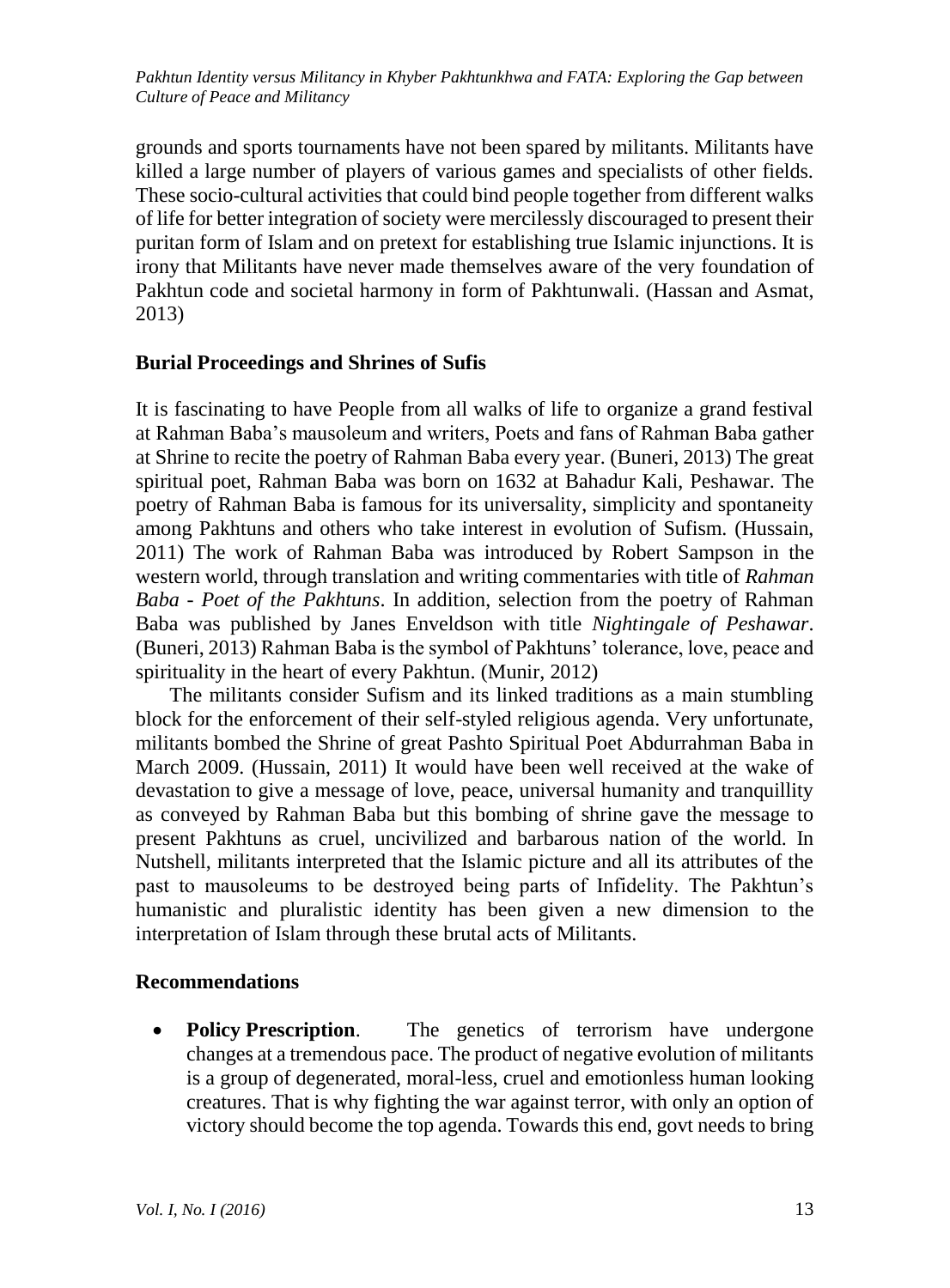positive changes in its domestic and extraneous policies as policy prescription.

- **Root Causes of Terrorism.** It is the cry of the day to know the basic information related to the root causes of terrorism, sources of funding, motivation levels and coverage being provided to them. Researchers have pointed out the concept of terrorism being a moral issue with amplitudes beyond nationalism and sovereignty and hence terrorism should be treated as heinous crime.
- **National Action Plan (NAP)**. To break the complex terror structure operating in Pakistan, govt has come up with the 21st Constitutional Amendment and formed a National Action Programme (NAP) to launch a sustained crackdown against the banned outfits. The NAP authorises the relevant security departments to reach out to the friendly countries to clamp down on financers of terrorist networks in Pakistan. At the domestic level NAP mainly entails the function of speedy trial courts, regularising the Madrassas system, checking the re-emergence of proscribed organisations, ban on hate speeches and publishing of hate-spreading material including misuse of loudspeaker and reactivation of National Counter Terrorism Agency (NACTA). As spelt, NAP should be implemented in true letter and spirit.
- **Pragmatism in Handling of Terrorism**. Well organized campaign for the revival and revitalization of pluralist and liberal values of the Pakhtun's culture is needed for rupturing the monopoly and stranglehold; otherwise space for manoeuvring is always available for other forces to move in. Govt should take on and cripple with the propaganda campaign of militants. Well researched audio and video short films to counter their ideological and religious rationale should be made available to general public on electronic media.
- **Religious Seminaries and their Reforms.** Seminaries have been playing important role in imparting religious education in the past. Now Madrassas are used to breed terrorists in their folds and the existing curriculum is the main factor leading to raise extremism therefore corrective measures are needed for its revivalism. Govt needs to bring positive changes in Madrassas' curriculum in conformity to the needs of Islamic teachings and prevailing environment.
- **Suicide Terrorism**. Act of suicide is become a main weapon of militants. Youth between the ages of 14 to 26, is brainwashed as suicide bombers. Govt needs to develop counter narratives that are attractive and easily to adopt to react to what is being promoted by militant organizations.
- **Coordination and Harmony between Civil and Military**. The lack of coordination among key law enforcement agencies, intelligence services and civil and military poses challenges. The hallmark of strategy of Pakistan's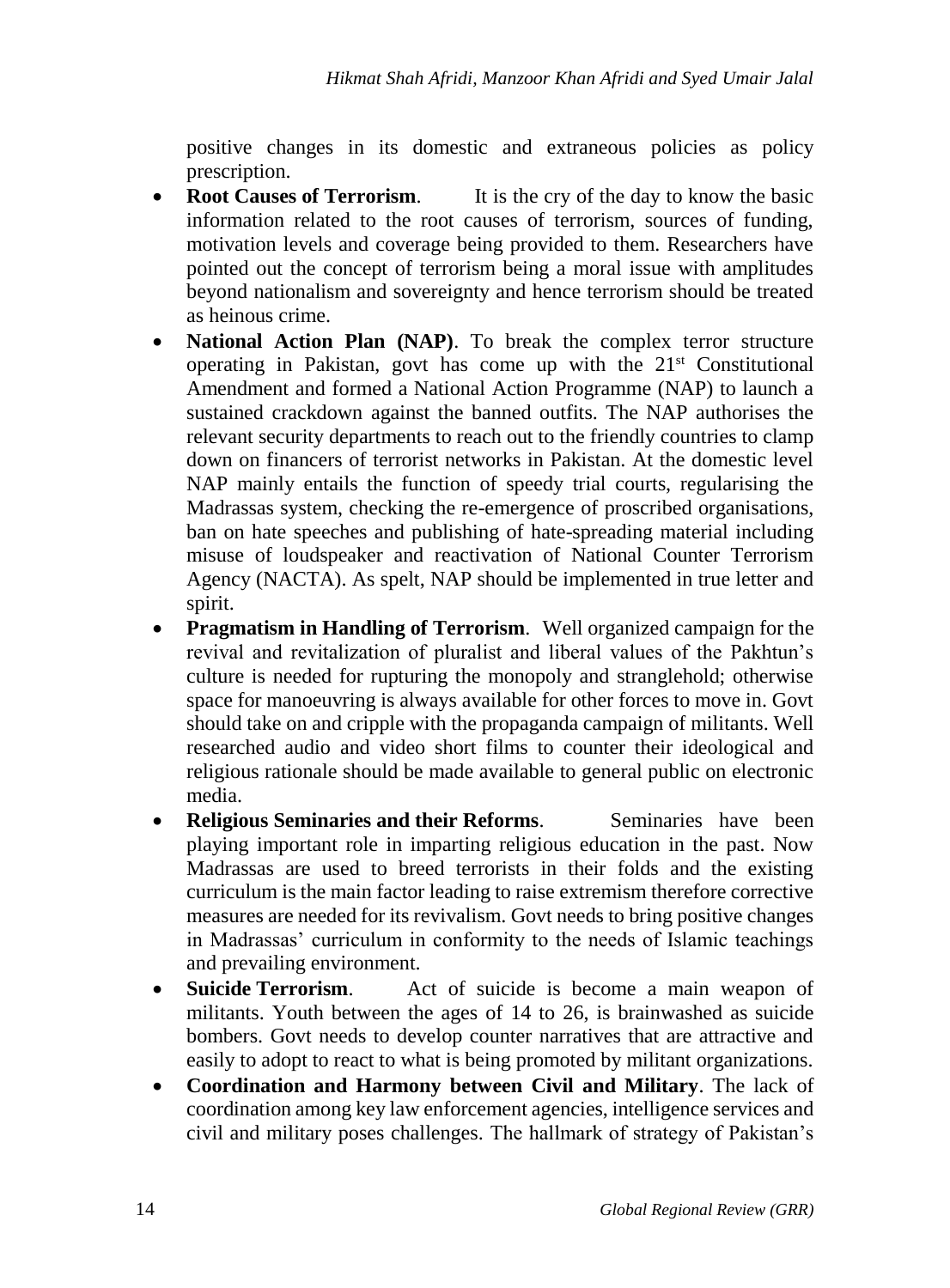war against terror is the unprecedented coordination and harmony between the civil govt and the military. Civil-military consensus should be strengthened.

- **Introduction of Reforms or Doing away FCR**. One of the important reasons of wining the hearts of the people by militant outfits is the people religious inclination. Additionally, most of them are not satisfied with existing legal structure in FCR. In order to throw out indoctrination propaganda from society, a well thought out legal structure matching the societal and religious requirements of the people should be devised so that people don't get refuge under the garb of providing them justice and administrative relief etc.
- **Job Opportunities**. The prevailing unemployment, underdevelopment, illiteracy and non-availability of uplift moves provide breeding space for militancy and extremism. Govt should establish technical educational institutions for socio-economic development of the areas.
- **Amelioration of Economic Status of People**. We need to work on emergency basis to ameliorate the economic status of the people so that they are not forced to sell their property to become foot soldiers of terrorists. Every citizen should be given assurance to feel that he is being looked after and not exploited only then he can play the role of a productive citizen.

### **Rehabilitation of Temporarily Displaced Persons**.

Following points need due consideration.

- a. The vision of a prosperous, developed and peaceful KP and FATA is important to thwart the future plans of the terrorists.
- b. Whole nation, especially political leadership to be on forefront for provision of funding to the rehabilitation process.
- c. Educational activities should be immediately restored.
- d. Efforts should be made at all levels to maintain law and order, re-construct physical structures, inculcate cohesion and activate economic activities to ensure rehabilitation.

# **Security Based Measures**

- a. Proper passive measures should be ensured through enactment of law.
- b. The system of recruitment in police and training should be put under the direct control of the Pakistan Army.
- c. The system of police patrolling should be made effective and check-posts should be set up at inter-district thoroughfares.
- d. The provincial govts should set up separate force for arrest of thousands of proclaimed offenders involved in heinous crimes as part of national strategy aimed at curbing terrorism.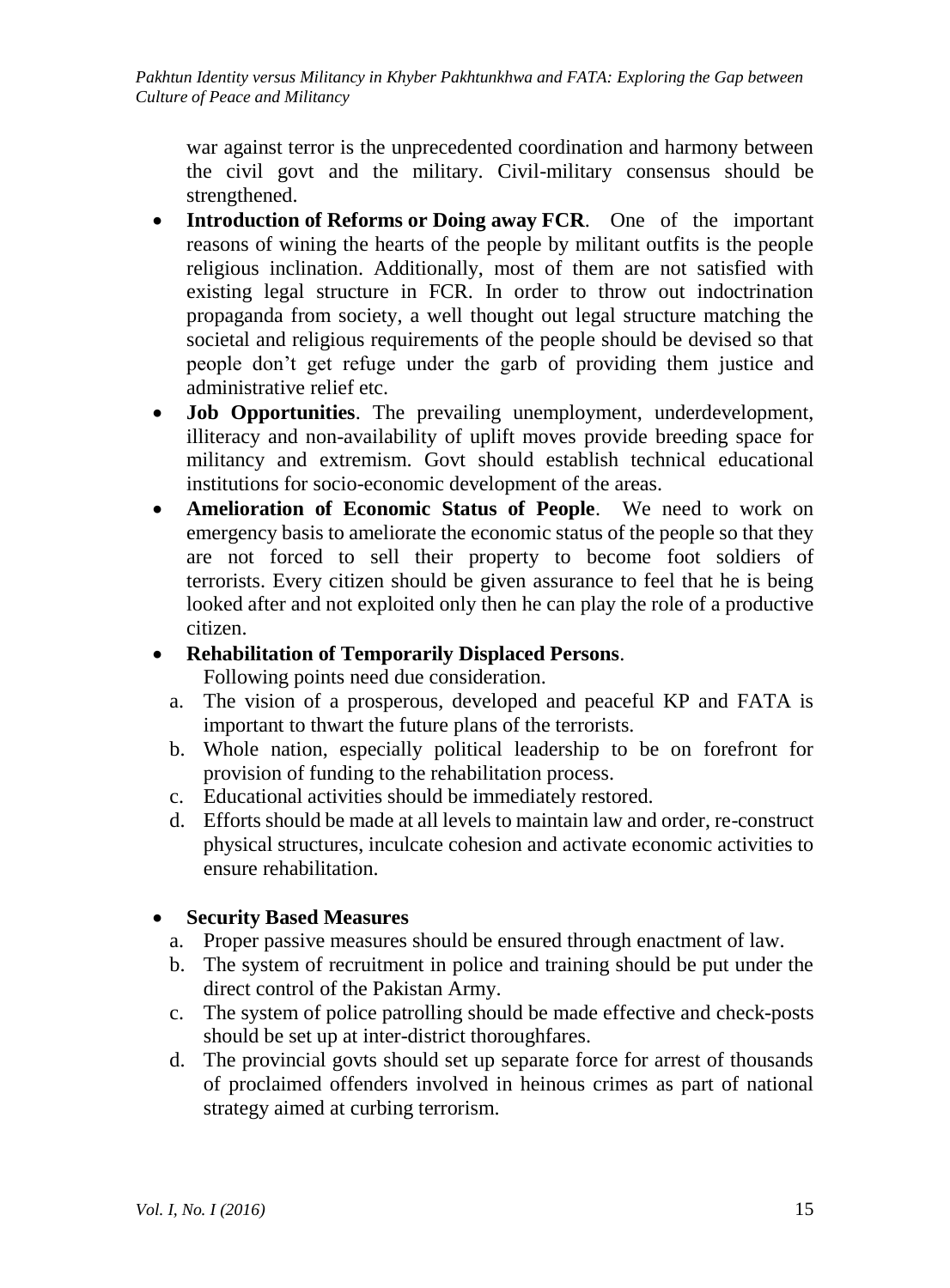e. An effective prosecution system, free of political interference, should be established to punish the criminals in accordance with law. The services of retired judges and expert lawyers should be sought to make the system effective and capable of delivering.

## **Misguided Strategy of the Past needs to be Redirected**

- a. Hauling, packing and hunting without due process of law.
- b. No way letting the mushrooming of militancy in any form.
- c. Avoiding at all cost the collateral damages.
- d. No way to let anybody who promote the foreign agenda.

# **Revamping the Will of Local Populace to Resist Terrorists:**

- a. Systematic retrieval of all codes of conduct of Pakhtunwali should be encouraged and promoted.
- b. To bring stability in the social, cultural, religious and psychological identity among Pakhtuns, foreign culture invasion if any should be confronted zealously.
- c. Making effective use of communicational technologies.
- d. The role of media is lucrative in the context of preserving local cultural values and national identities therefore media coverage should be stabilized in dissemination of local cultural commodities.
- e. Hujra Culture should be revitalized.
- f. Jirga system for undertaking its Role in Conflict Resolution should be revisited.
- g. Village Based Defence Committee should be established for search of Intruders and immediately handing over to the LEA.
- h. Sports activities should be a regular feature in the area.
- i. Cultural Heritage should be taken care of and young generation should be motivated to organize social activities.
- j. Artistic Life as Carrier should be encouraged and sponsored.
- k. Poetry Recitals should be organized as social activity.

# **Conclusion**

It is said that one cannot fatten the horses during the war, Therefore, all these recommendations will lead us nowhere until and unless the scourge and affliction of insurgency in KP, FATA and elsewhere remain and the security situation poses threat to the social fabric of the country. The post 9/11 developments considerably affected Pakhtun culture. Code of Pakhtunwali was once so effective mechanism that all the disputed issues had to be resolved through peaceful means. Even Bacha Khan's philosophy on non-violence against the British rule proved the very nature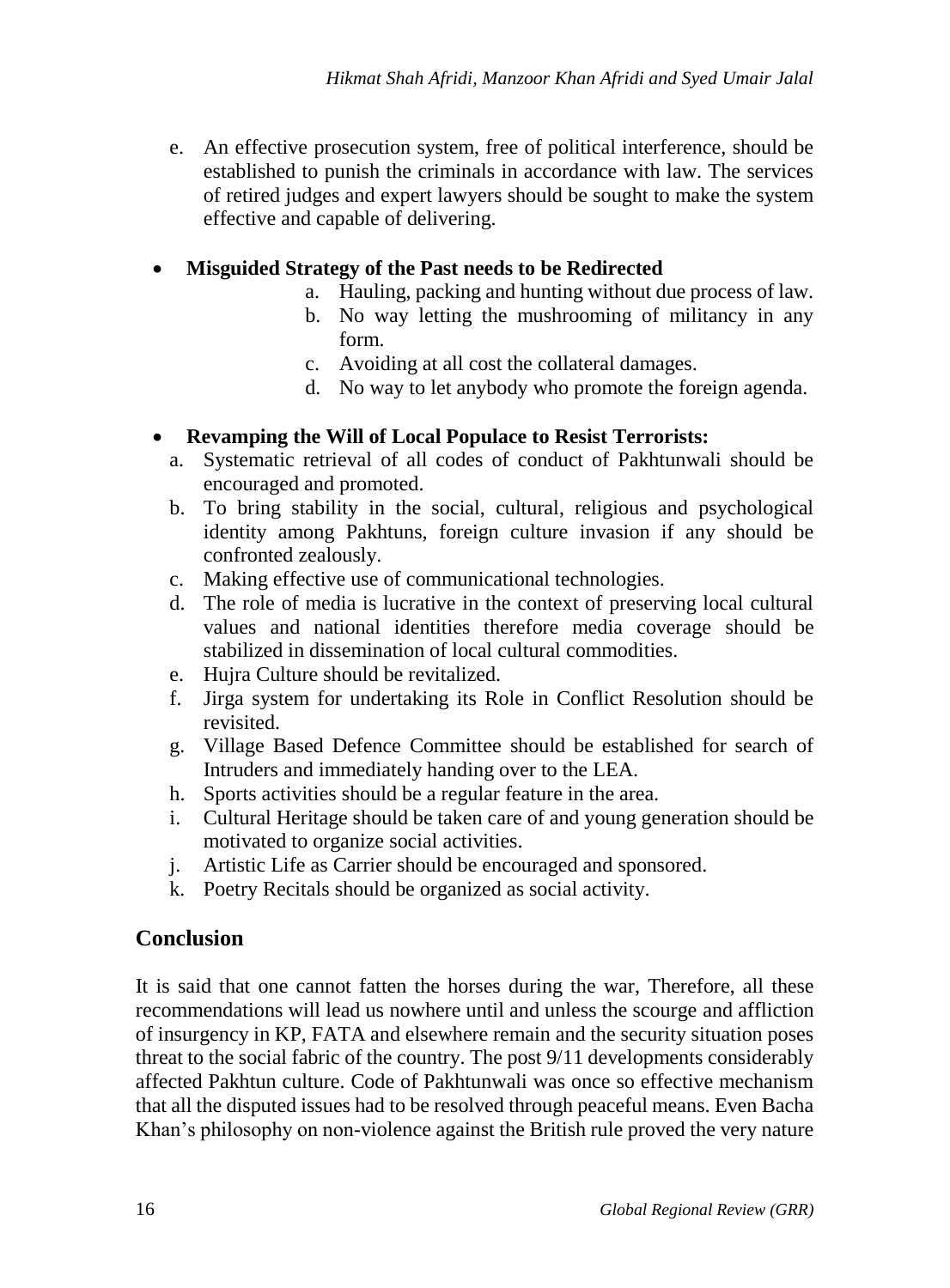of Pakhtuns as peace-loving people. The entire changed scenario and its impact on Pakhtun's society is linked with both; independent and dependent variables and is paving the way for disturbance in Pakistani Pakhtun areas which engraved the indelible impacts.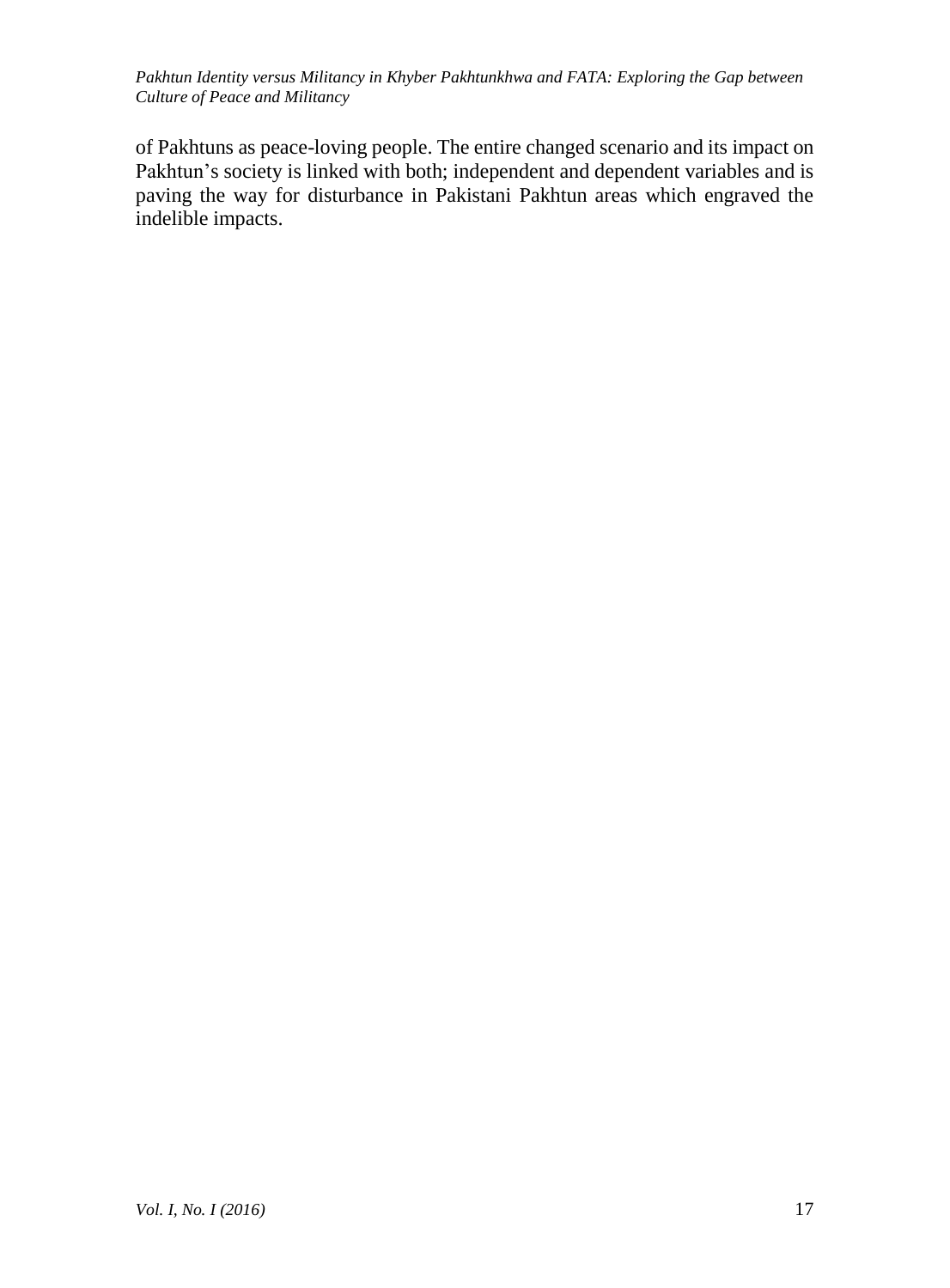### **References**

- Abbas, H.. (2005). Pakistan's Drift into Extremism: Allah, the Army and America's War on Terror, New Delhi: Pentagon Press.
- Ahmad, S.. (2013). Post 9-11 Foreign Policy of Pakistan. Criterion Quarterly. 1(1). Retrieved from:http://www.criterionquarterly.com/post-911-foreignpolicy-of-pakistan/
- Akhtar, S. (2010) "War on terrorism and Kashmir Issue," Institute of Regional Studies, Islamabad, also available at http://pu.edu.pk/images/journal/pols/Currentissuepdf/SHAHEEN%20AK HTAR.pdf
- Almeida, C. (2012) Behind the Drones Debate. <http://www.dawn.com/news/752993/behind-the-dronesdebate>
- Asia Report (2013). Pakistan Countering Militancy in PATA. Crisis Group. Retrieved from: [http://www.crisisgroup.org/en/regions/asia/south](http://www.crisisgroup.org/en/regions/asia/south-asia/pakistan/242-pakistancountering-militancy-in-pata.aspx)[asia/pakistan/242-pakistancountering-militancy-in-pata.aspx](http://www.crisisgroup.org/en/regions/asia/south-asia/pakistan/242-pakistancountering-militancy-in-pata.aspx)
- Buneri, S. (2011), Dancing Girls of Swat Valley, World Policy Institute, Pulitzer Centre On Crisis Reporting, http://pulitzercenter.org/reporting/pakistanmingora-dancing-talibanPakhtun-fazlullah
- Buneri, S. (2012), Pakhtun poets challenge Religious fundamentalism, Shaheen Buneri, Boston Review, Pulitzer Centre On Crisis Reporting, http://www.bostonreview.net/BR37.1/ shaheen\_buneri\_afghanistan\_pakistan\_Pakhtun\_poetry.php
- Collins, R. (2009), Violence A Micro-sociological Theory, Princeton University Press.
- Cottee, S. & Hayward, K. (2011) "Terrorist (E) Motives: The Existential Attractions of Terrorism", Studies in Conflict & Terrorism, Vol. 34, No. 12.
- Daniel L. B. (2008). The Changing Nature of State Sponsorship of Terrorism," Analysis Paper, No. 16, The Saban Centre for Middle East Policy, Brooking Institution, May 2008, 7–11;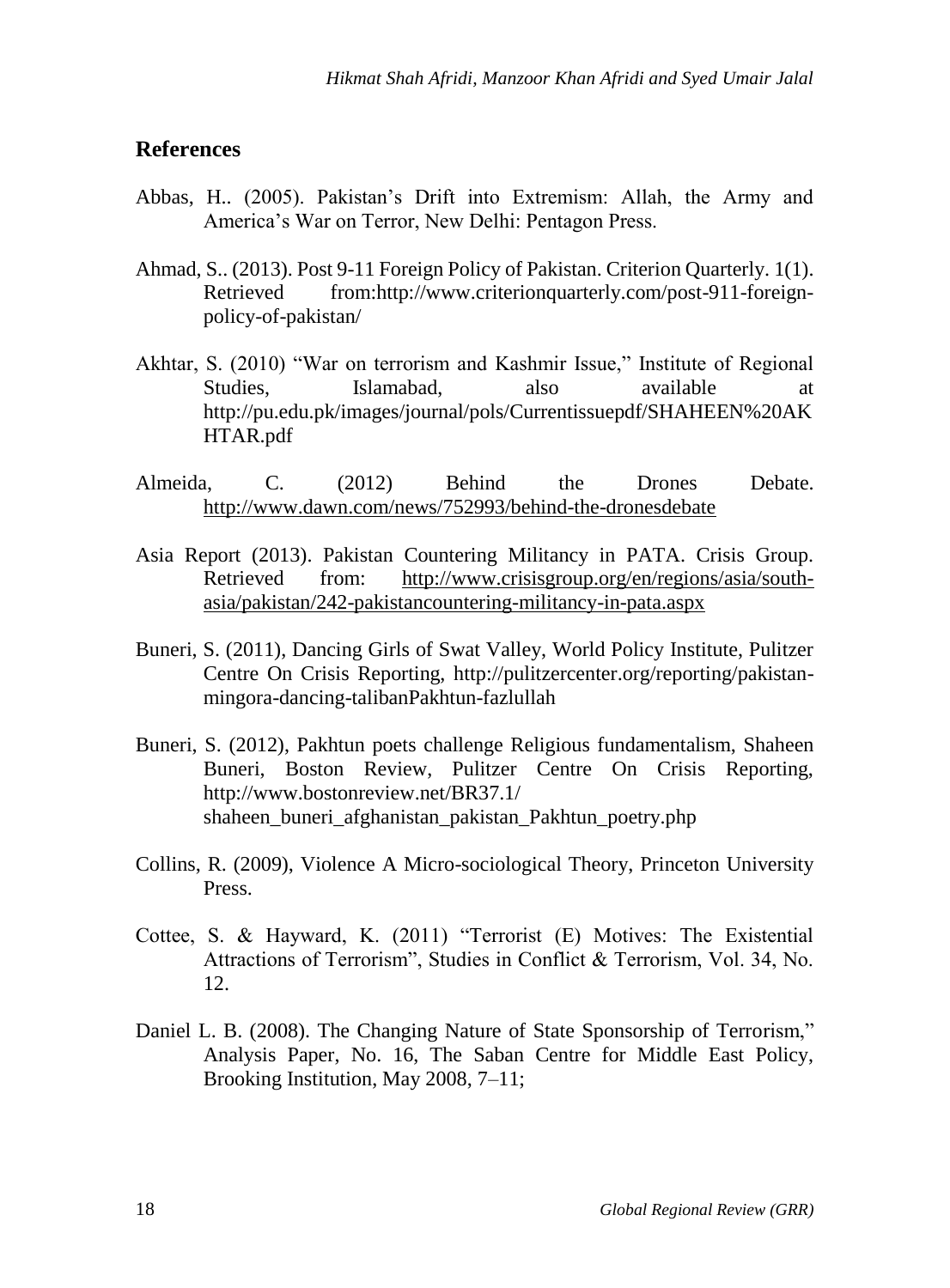- Fair, C. C. (2004), Militant Recruitment in Pakistan", Studies in Conflict Terrorism, Vol. 27, No. 6.
- FATA Secretariat, "History of FATA," http://fata.gov.pk/index.php?option=com\_ content& view=article&id=85&Itemid=83
- Haider, I. (2012). Whose War is it any Way? Express Tribune. Retrieved from: http://tribune.com.pk/story/451891/whose-war-is-itany-way/
- Hali, S. M. (2012), Drone Attacks Boosting Terrorism. The Nation. Retrieved from: http://nation.com.pk/columns/29-Aug-2012/drone-attacksboostingterrorism IRIN.
- Harrison, S. (2009). "Global Terrorism: US Policy after 9/11 and its impact on the domestic politics and foreign relations of Pakistan": In Pakistan in Regional and Global Politics, edited by Rajshree, Jetly, New Dehli, Routledge.
- Hilali, A. Z. (2009) "U.S Policy towards Pakistan after September 11, 2001 and its Implications", IPRI Journal, Vol ix, No.1.
- Hussain, K. Demolishing the shrine of Sufi poet Rahman Baba, Cultural, Ideological and Strategic implications, <http://www.pashtoonkhwa.com/?page=pashtoonkhwa&id=527>
- Hussain, N. & Farani, M. Najum-ud-Din. (2012) The US Exit Strategy: impact on war on terror in Afghanistan. Regional Studies 30: 23-46.
- Inayatullah. (2013). Commission's report and national agenda. The Nation. Retrieved from: http://nation.com.pk/columns/13-Jul- 2013/commissions-report-and-national-agenda
- International Crisis Group, (2007). Pakistan: Karachi's Madrassas & Violent Extremism, *Asia Report*, No. 139.
- Jahangir, A. (2013). Militancy and drones. Dawn. Retrieved from: <http://www.dawn.com/news/1018571/militancy-and-drones>
- Javaid, U. (2011). Partnership in War on Terror and Mounting Militant Extremism in Pakistan. South Asian Studies. 26(2). Retrieved from:http://pu.edu.pk/images/journal/csas/PDF/V\_26\_No\_2\_1Dr.%20U mbreen %20Javaid.pdf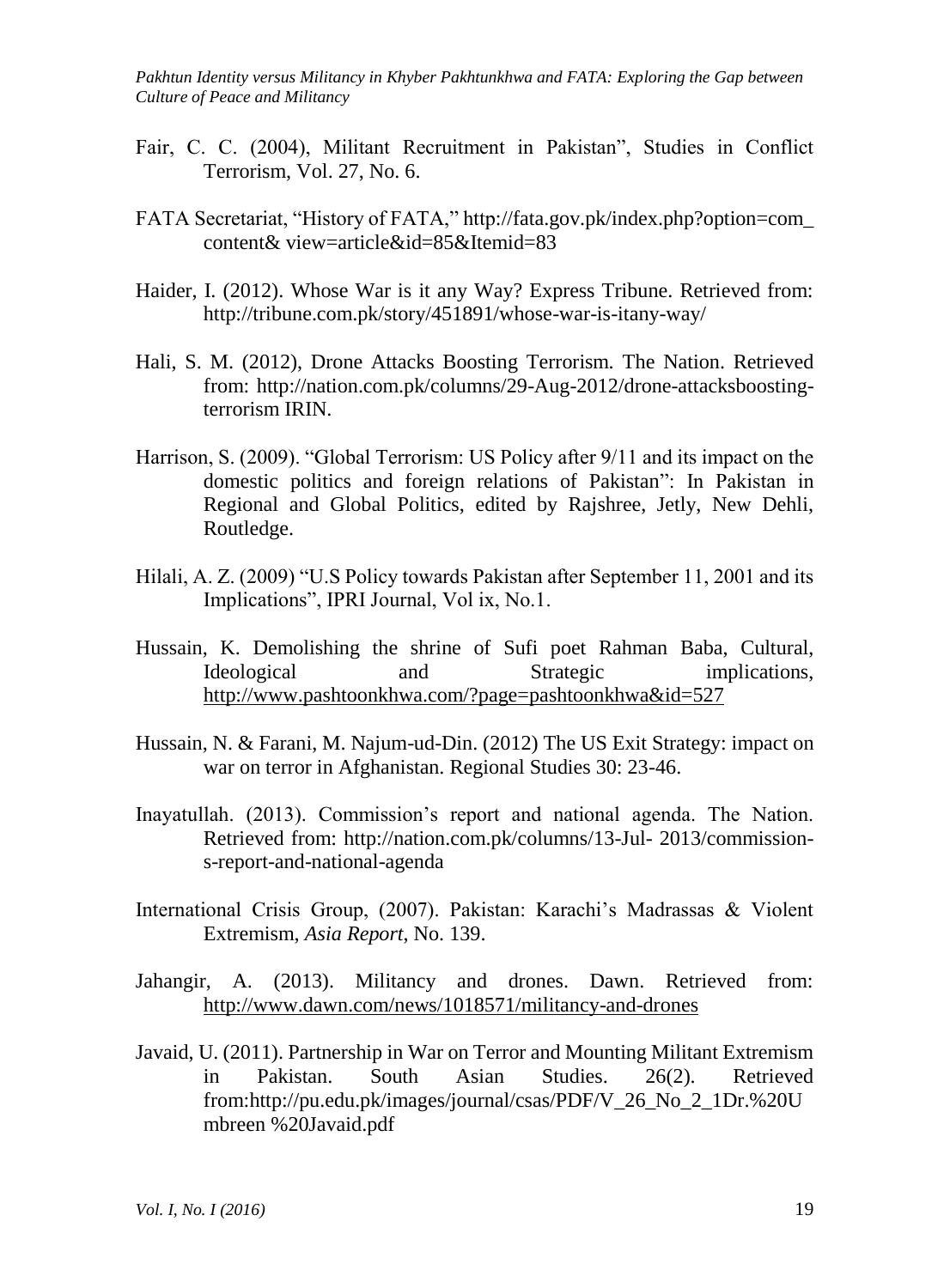- Javaid, U. (2011), "FATA: a Breeding Ground of Extremism in Pakistan," Journal of Political Studies, Vol. 18, Issue 2,
- Khan, H. (2013), "Pakistan's Contribution to Global War on Terror after 9/11," IPRI Journal, vol. XIII, No. 1,: p.47;
- Khan, R. (2013). Drone attacks and their ramifications. Daily Times. Retrieved from: [http://rehangilgit.blogspot.com/2014/01/attacks-andtheir](http://rehangilgit.blogspot.com/2014/01/attacks-andtheir-ramifications-dated.html)[ramifications-dated.html](http://rehangilgit.blogspot.com/2014/01/attacks-andtheir-ramifications-dated.html)
- Khan, Z.A. (2012), "Military Operations in FATA and PATA: Implications for Pakistan," Strategic Studies, Vol. XXXI & XXXII, Issue 4 & 1.
- Omrani, B. (2009) "The Durand Line: History and Problems of the Afghan-Pakistan Border", Asian Affairs, Vol. 40, No. 2.
- Orakzai, J. & Ali, M. (2009) "Situation in FATA: Causes, Consequences and the Way Forward," Policy Perspective, Vol. 6, No.1 [http://www.ips.org.pk/global-issuesand-politics/1057-situation-in-fata](http://www.ips.org.pk/global-issuesand-politics/1057-situation-in-fata-causes-consequences-and-the-way-)[causes-consequences-and-the-way-](http://www.ips.org.pk/global-issuesand-politics/1057-situation-in-fata-causes-consequences-and-the-way-)
- Rafique, (2012). Rethinking Pakistan–U.S. Relations. "War with China," Survival: Global Politics and strategy, 54.
- Rashid, Q. (2014). Operation Zarb-e-Azb. Daily Times. Sattar, Abdul. (2007). Pakistan's foreign policy: 1947- 2005: a concise history. (Edition 1st) Karachi: Oxford University Press.
- Schweitzer, Y. (2007), "Suicide Terrorism Development and Main Characteristics", in Countering Suicide Terrorism, Herzliya: International Policy Institute for Counter Terrorism.
- Shaukat, S. (2009). Swat based anthropologist and cultural expert told the author in an interview, Snuffing Music and Dance: The Taliban's Cultural Invasion, http://pamirpost.newsvine.com/\_news/2009/07/ 09/3010543 snuffing-music-dance-the-talibans-cultural-invasion
- Shuja, N. (2009). FATA A Most Dangerous Place: Meeting the Challenge of Militancy and Terror in the Federally Administered Tribal Areas of Pakistan, Center for Strategic & International Studies, January. http://csis.org/files/media/csis/ pubs/081218\_ nawaz\_fata\_web.pdf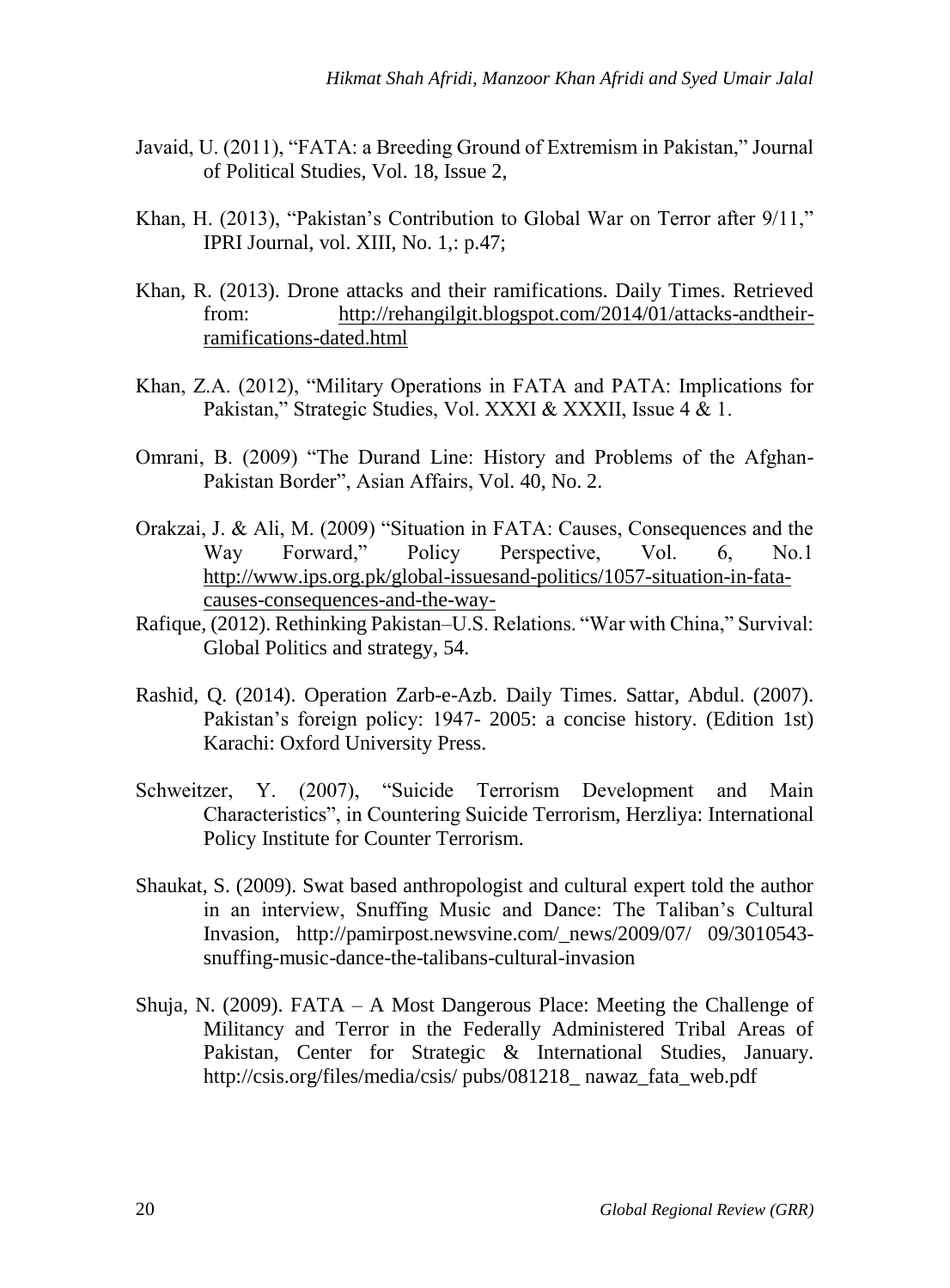- Siddique, Q. (2011). Pakistan's Future Policy towards Afghanistan: A Look at Strategic Depth, Militant Movements and the Role of India and the US. Copenhagen: DIIS Sohrab, Waqas.
- Smith, P. J. (2007). The Terrorism Ahead: Confronting Transnational Violence in the Twenty-first Century, M.E. Sharpe,.
- Synnott, H. (2009) Transforming Pakistan, Ways out of Instability. London: Routledge Publications.
- Taj, F. (2012). Taliban are Pakistan Army proxies, not Pakhtun nationalists, The Friday Times: Lahore, - Vol. XXIV, No. 07.
- Tariq, F. (2012). Indo–US Ties and Pakistan. Daily The Express Tribune, , available at http://tribune.com.pk/story/395970/indo-us-ties-and-pakistan/
- Torwali, Z. (2014). The Swat lesson. The News. Retrieved from: <http://www.thenews.com.pk/Todays-News-9-235346-The-Swat-lesson>
- Zakaria, F. (2003). The Future of Freedom, New York: W. W. Norton,
- Zalman, A. & Clarke, J. (2009). The Global War on Terror: A Narrative in Need of a Rewrite", Ethics in International Affairs, Vol. 23, No. 2.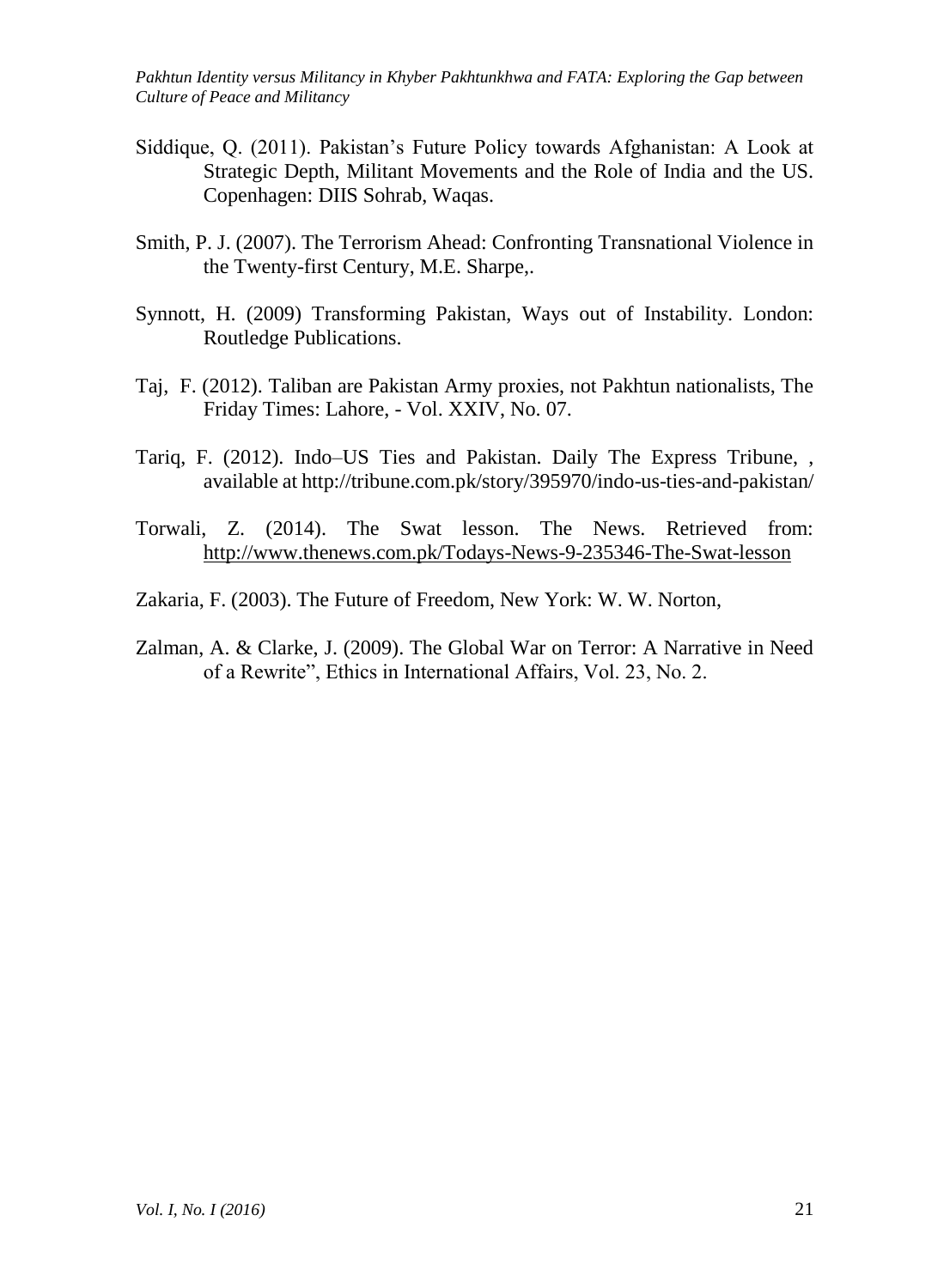

# *Appendix-I*

**Map of FATA and PATA**